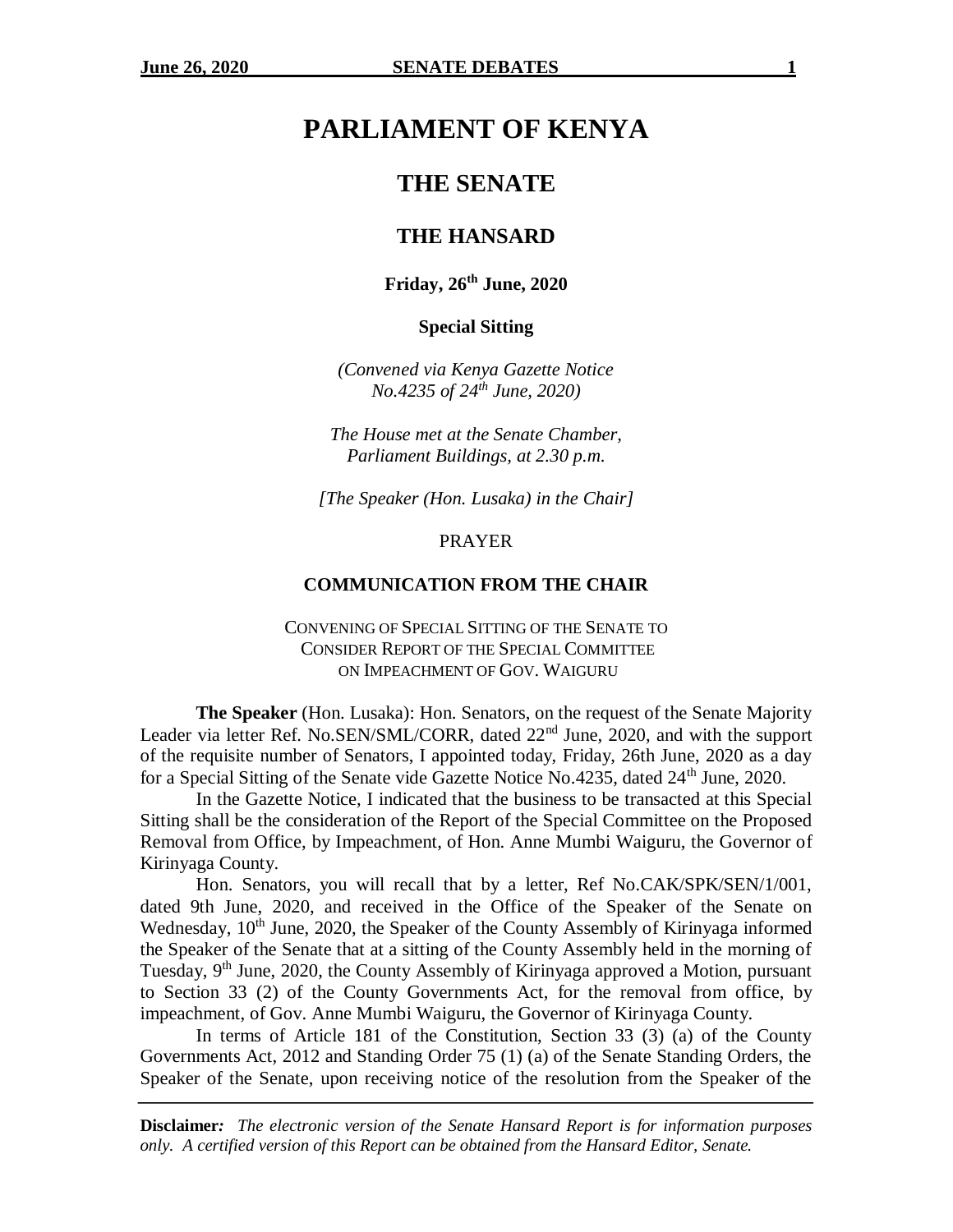Kirinyaga County Assembly, convened a meeting of the Senate on  $16<sup>th</sup>$  June, 2020, to hear charges against the Governor.

Consequently, hon. Senators, the Senate, on  $16<sup>th</sup>$  June, 2020, pursuant to Section 33 (3) (b) of the County Governments Act, 2012 and Standing Order No. 75 (1) (b) (i), by resolution, established a Special Committee comprising 11 of its Members to investigate the matter of the proposed removal from office, by impeachment, of the Governor of Kirinyaga County, and to report to the Senate within 10 days of its appointment, on whether it finds the particulars of the allegations to have been substantiated.

Hon. Senators, for your information, both Section 33 (6) of the County Governments Act and Standing Order No.75 (4) provide as follows: -

"If the special committee reports that the particulars of any allegation against the governor—

(a) have not been substantiated, further proceedings shall not be taken under this section in respect of that allegation; or,

(b) have been substantiated, the Senate shall, after according the governor an opportunity to be heard, vote on the charges."

The Chairperson of the Special Committee will shortly lay on the Table of the House the Report of the Committee. Once it is laid, hon. Senators will have time to peruse it. No action will be taken immediately, but the Senate will be suspended for thirty minutes in order to allow hon. Senators some time to go through the Report. This is so because at the point at which the Report will be laid, it is not known to the House, which of the two procedures provided in Section 33(6) of the County Governments Act and Standing Order No. 75 (4), will be applied. The Committee Report will determine the procedure to be applied thereafter.

After the hon. Senators have had the opportunity of perusing the Report and establishing the findings of the Special Committee, in the event that the Special Committee reports that any particulars of the allegations have been substantiated, a Motion will be listed for business in a Supplementary Order Paper, which once prepared, will be circulated when we reconvene after thirty minutes. Debate will then ensue in the usual manner, and at the conclusion thereof, the Senate will proceed to vote on each of the impeachment charges, after according the Governor the opportunity to be heard.

Hon. Senators, in this regard, an invitation has been extended to the Governor of Kirinyaga County to sit in the Gallery during debate on the Motion. At the appropriate time before I put the question on the Motion, the Governor will appear, if present, before the Senate and be heard, either by herself or her legal representative.

I wish to inform the hon. Senators that if the Governor chooses to exercise this right to appear and be heard by the Senate, she shall be heard here, either by herself or her advocate in total silence. The Governor's speech shall not be followed by any question or comment and the Senate shall, thereafter, immediately proceed to vote on each allegation found to have been substantiated.

Hon Senators, in the event that the Special Committee finds that the charges against the Governor have not been substantiated, further proceedings on this matter shall not be taken, and I will give further guidance on how to proceed.

I thank you.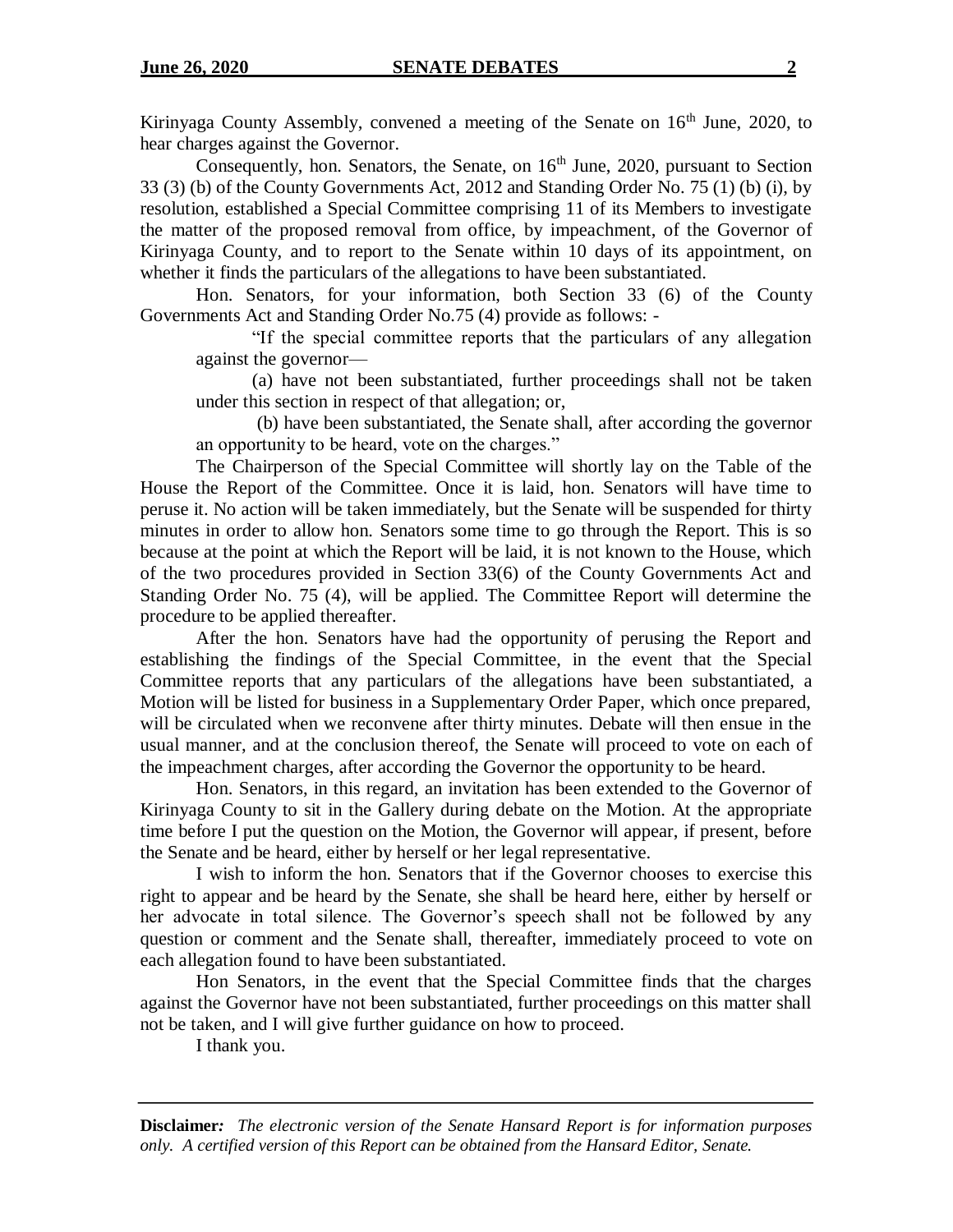## **PAPER LAID**

REPORT OF THE SPECIAL COMMITTEE ON THE PROPOSED REMOVAL FROM OFFICE, BY IMPEACHMENT, OF GOV. WAIGURU

**Sen. Malalah**: Mr. Speaker, Sir, I beg to lay the following Paper on the Table of the Senate today,  $26<sup>th</sup>$  June 2020-

Report of the Special Committee on the Proposed Removal from Office by Impeachment of Hon. Waiguru, the Governor of Kirinyaga County

*(Sen. Malalah laid the document on the Table)*

**The Speaker** (Hon. Lusaka): Hon. Senators, I will now suspend the House for 30 minutes.

I just want to advise that if you go out, you must come back to your own seat to avoid contamination, or you hang around.

Copies of the Report of the Special Committee will be put on your desks.

*(The Senate adjourned temporarily at 2.42 p.m.)*

*(The Senate resumed at 3.10 p.m.)*

#### **COMMUNICATION FROM THE CHAIR**

PROCEDURE TO BE FOLLOWED FOLLOWING TABLING OF THE REPORT OF SPECIAL COMMITTEE ON THE PROPOSED REMOVAL, FROM OFFICE, BY IMPEACHMENT, OF THE GOVERNOR OF KIRINYAGA COUNTY

**The Speaker** (Hon. Lusaka): Hon. Senators, welcome back for the resumption of proceedings of this Special Sitting. I believe that you have now had an opportunity to go through the Report of the Special Committee on the Proposed Removal from office, by impeachment, of the Governor of Kirinyaga County.

As you may have noticed, the Committee has found all the allegations against the Governor not to have been substantiated. Consequently, the procedure to be followed in this case is set out at Section 33(6) (a) of the County Governments Act and Standing Order No. 75(4) (a) of the Senate Standing Orders, both of which provide as follows-

"If the Special Committee reports that the particulars of any allegation against the governor—

(a) have not been substantiated, no further action shall be taken under this Section in respect of that allegation.

Hon. Senators, that being the case, this matter stands concluded, and no further proceedings shall be taken thereof.

According to Standing Order No.1, however, and cognizant that consideration of the proposed removal from office of a governor, by impeachment, is one of the most important functions of the Senate under the Constitution, I shall allow the Chairperson of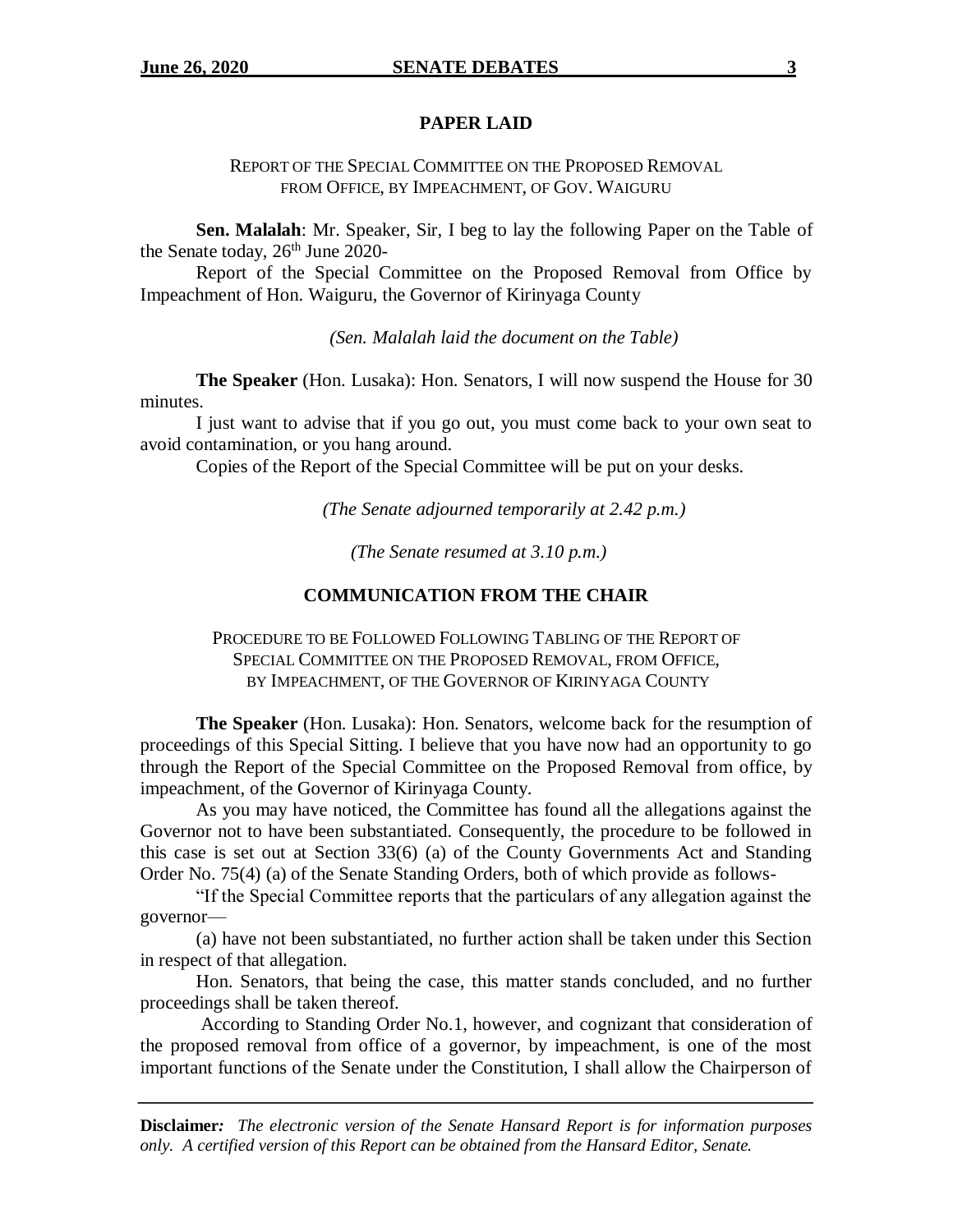the Special Committee to make brief remarks on the process undertaken by the Committee, and in particular, any recommendations that the Committee would wish to make.

The Chairperson will have not more than 15 minutes. Thereafter, I shall allow Senators to make general comments and observations thereon for not more than 30 minutes, after which, the Senate shall adjourn.

I thank you.

**Sen. Malalah:** Thank you, Mr. Speaker, Sir. This is a very interesting day, ironically.

**Sen. Madzayo:** On a point of order, Mr. Speaker, Sir.

**The Speaker** (Hon. Lusaka): What is your point of order? When you want to raise a point of order, just press your button because I can see from here.

Proceed.

**Sen. Madzayo:** Thank you, very much for allowing me to interrupt Sen. Malalah. I was one of the Members of this Committee, and I know how detailed that Report is. I think 15 minutes is a little bit short for purposes of expounding on how certain decisions have been arrived at.

If we can be given at least half an hour, I believe he will be in a position to expound a little bit more on each decision that was arrived at. It is good because the country is watching.

**The Speaker** (Hon. Lusaka): In fact, it was 10 minutes. I added five to make it 15 because you will have an opportunity to read the Report.

Proceed, Chair.

**Sen. Malalah:** Thank you, Mr. Speaker Sir. I am well guided. I will try within my ability to utilize the 15 minutes. Where need be, I will come back to the honourable Chair and ask for extension of time.

This is a very interesting day. As I was presiding over the proposed impeachment of Governor Anne Waiguru, some funny people were hiding in some cocoon planning to remove me as the Senator for Kakamega---

**The Speaker** (Hon. Lusaka): Order, Sen. Malalah! Use your time properly. You are now dragging the House into your party issues and we are not party to that. Please, focus on your Report.

**Sen. Malalah:** Thank you, Mr. Speaker, Sir, I want to remind the people that I am the Senator for Kakamega, and I will remain to be the Senator for Kakamega.

# *(Applause)*

Permit me to begin my remarks by conveying on behalf of hon. Senators of the Special Committee on the proposed removal from Office of the Governor for Kirinyaga County, our appreciation and gratitude to you and this Honorable House for the confidence you expressed in us to undertake the onerous task by appointing us to serve in this Committee.

Mr. Speaker, Sir, Section 33 (3)(b) of the County Governments Act of 2012 and Standing Order No.75 (1)(b) of the Senate states that, the Senate may, by resolution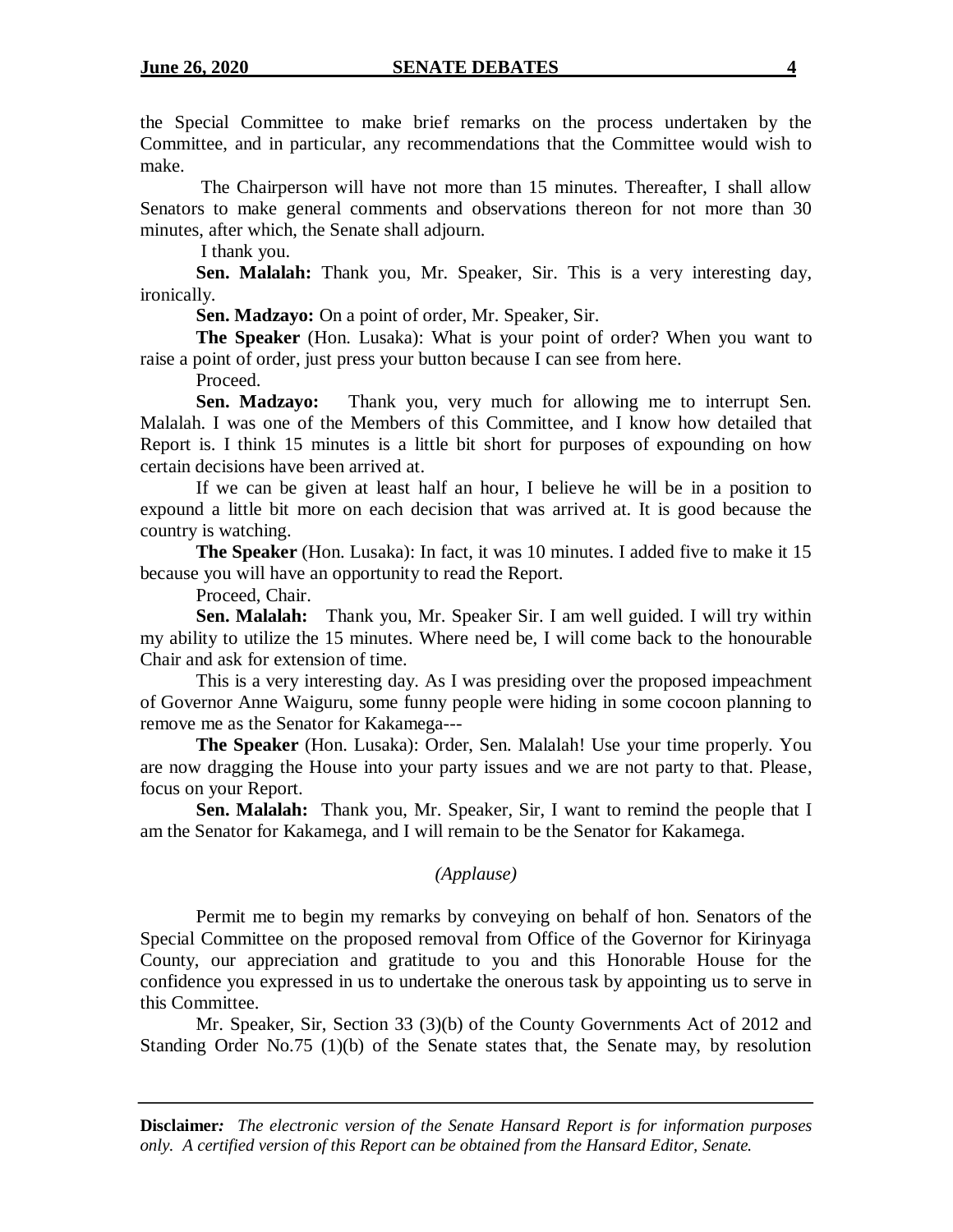appoint a Special Committee comprising 11 of its Members to investigate the matter or investigate the matter in Plenary.

Mr. Speaker, Sir, the Senate Majority Leader moved a Motion on Tuesday, 16<sup>th</sup> June, 2020 and following the debate in the House, it resolved to establish a Special Committee comprising of -

(1) Sen. Abshiro Halake, MP;

(2) Sen. (Dr.) Michael Mbito, MP;

(3) Sen. Mwangi Paul Githiomi, MP;

(4) Sen. Beth Mugo, MP;

(5) Sen. Anwar Loitiptip, MP;

(6) Sen. Phillip Mpaayei, MP;

(7) Sen. Cleophas Malalah, MP;

(8) Sen. Beatrice Kwamboka, MP;

(9) Sen. Stewart Madzayo, MP;

- (10) Sen. Judith Pareno, MP; and,
- (11) Sen. Moses Kajwang', MP;

to investigate the proposed removal from office by impeachment of the Governor of Kirinyaga County and report to the Senate within 10 days, pursuant to Standing Order No.75 (2) of its appointment on whether it finds the particulars of the allegations to have been substantiated or not.

Mr. Speaker, Sir, following its establishment, the Senate Committee held its first meeting on Wednesday  $17<sup>th</sup>$ , June, 2020, pursuant to Standing Order No.193 (3)(a) of Part 2 of the Fifth Schedule of the Senate Standing Orders.

The Clerk of the Senate conducted the election for position of Chairperson and Vice-Chairperson. I wish to report that the Committee elected the Senator of Kakamega; Sen. Cleophas Wakhungu Malalah as the Chairperson and Senator Abshiro Halake, MP, as the Vice Chairperson.

## *(Applause)*

Section 33 (5) of the County Governments Act, Standing Order No.75 (3) and Rule 4 (a) of Part 2 of the Fifth Schedule of the Senate Standing Orders provide that the Governor shall have the right to appear and be represented before the Special Committee during investigations. Rule 4 (b) of Part 2 of the Fifth Schedule to the Senate Standing Orders further accords the County Assembly the right to appear and be represented before the Special Committee.

Mr. Speaker, Sir, the Committee commenced its hearing on Wednesday,  $24<sup>th</sup>$  June 2020, by convening a conference of parties where formal introductions of parties, recital of the mandates and the Committee adoption of the hearing program took place.

Among the preliminary issues that the Committee had to deliberate and make a decision on was a letter Referenced: Senate Letter  $1/003$  dated  $20<sup>th</sup>$  June,  $2020$  from the Speaker of the County Assembly of Kirinyaga County requesting the Special Committee to summon Mr. Patrick Mugo, the Chief Officer, Finance and Economic Planning; Mr. Kennedy Ngiabi, the Chairperson, County Public Service Board and Mr. Joseph Otieno Carilus, the Director, Supply Chain Management.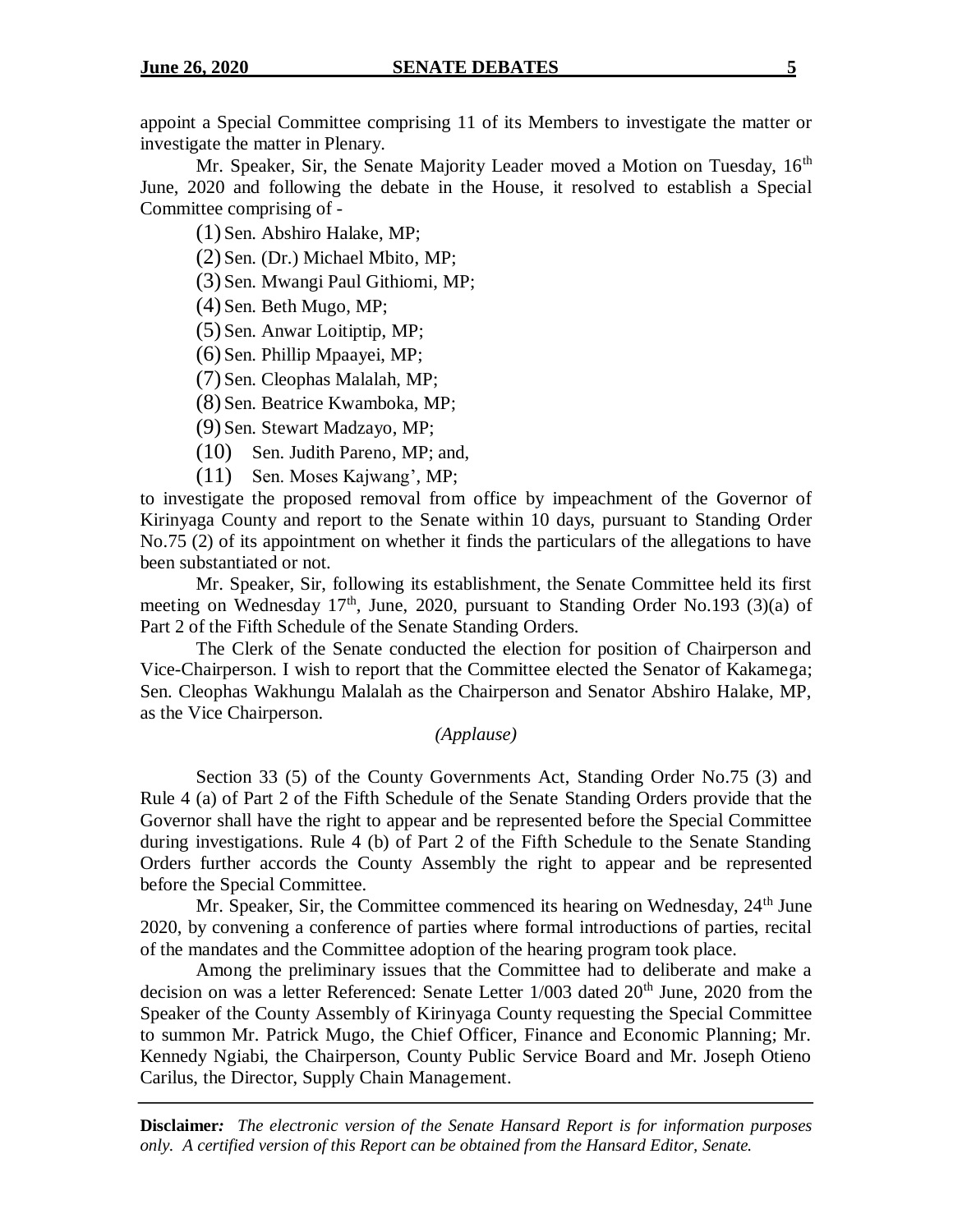The County Assembly stated in its letter that the said officers had refused, neglected or otherwise been unable to give their statements and produce documents requested by the County Assembly. The Committee deliberated on the matter and pursuant to Rule 9 (2) of the Fifth Schedule of the Senate Standing Orders, issued invitation to appear as witnesses. The invitations to appear were served on the witnesses on the same day.

Mr. Speaker, Sir, the County Assembly was represented by Mr. Ndegwa Njiru and Mr. Charles Mwangi Ndegwa. The Governor was represented by Mr. Paul Nyamodi, Advocate, Mr. Kamotho Waiganjo, Advocate and Mr. Andrew Muchiri, Advocate to appear on behalf of the Governor.

During the---

**Sen. Murkomen:** On a point of order, Mr. Speaker, Sir, I do not mean to interrupt Sen. Malalah but to start with, he is making comments pursuant to your generosity on application of Standing Order No.1. Ordinarily, we would not have gone this direction. The matter would have ended and we go home.

Since he is doing so, you said that because of the importance of the impeachment of a governor; I would suggest, with your direction, that Sen. Malalah forgets about all these introductions on who is a Member of the Committee, when it started and who are the lawyers and the parties and then go to the substrata; the real issues that happened so that we can apply this short time, this window that you have created, for purposes of the salient issues.

Otherwise, his time will be wasted on things that we know. We know that there is a Governor, a Member of County Assembly (MCA), lawyers, hearing and all these. Let him just go to the issues that the Committee faced as challenges and they ended up making this recommendation because of this. That way, we will use this time well, than the recitals that he is making. We can read the rest on our own.

**The Speaker** (Hon. Lusaka): Okay, Sen. Malalah, utilize your time properly. You are aware that it is 15 minutes.

**Sen. Malalah:** Mr. Speaker, Sir, you have given me 15 minutes. It is my prerogative to know how to use the 15 minutes. You cannot limit me on the time and again tell me how to spend the 15 minutes.

So, Sen. Murkomen, kindly allow me to discharge my duty as the Chairperson of the Select Committee.

# *(Loud Consultations)*

Mr. Speaker, Sir, I will go directly to the charges against Governor Anne Waiguru. There were two main charges leveled against the Governor, which are -

(1) Gross violation of the Constitution and other laws;

(2) Abuse of office and gross misconduct.

To support the first charge, the County Assembly made the following allegations -

(1) Failure to deliver the Annual State of the County Address for the Financial Year 2018- 2019 to the County Assembly.

(2) Undermining the authority of the County Assembly.

(3) Violation of Public Procurement and Asset Disposal Act, 2015 and the Public Finance Management (PFM) Act, 2012.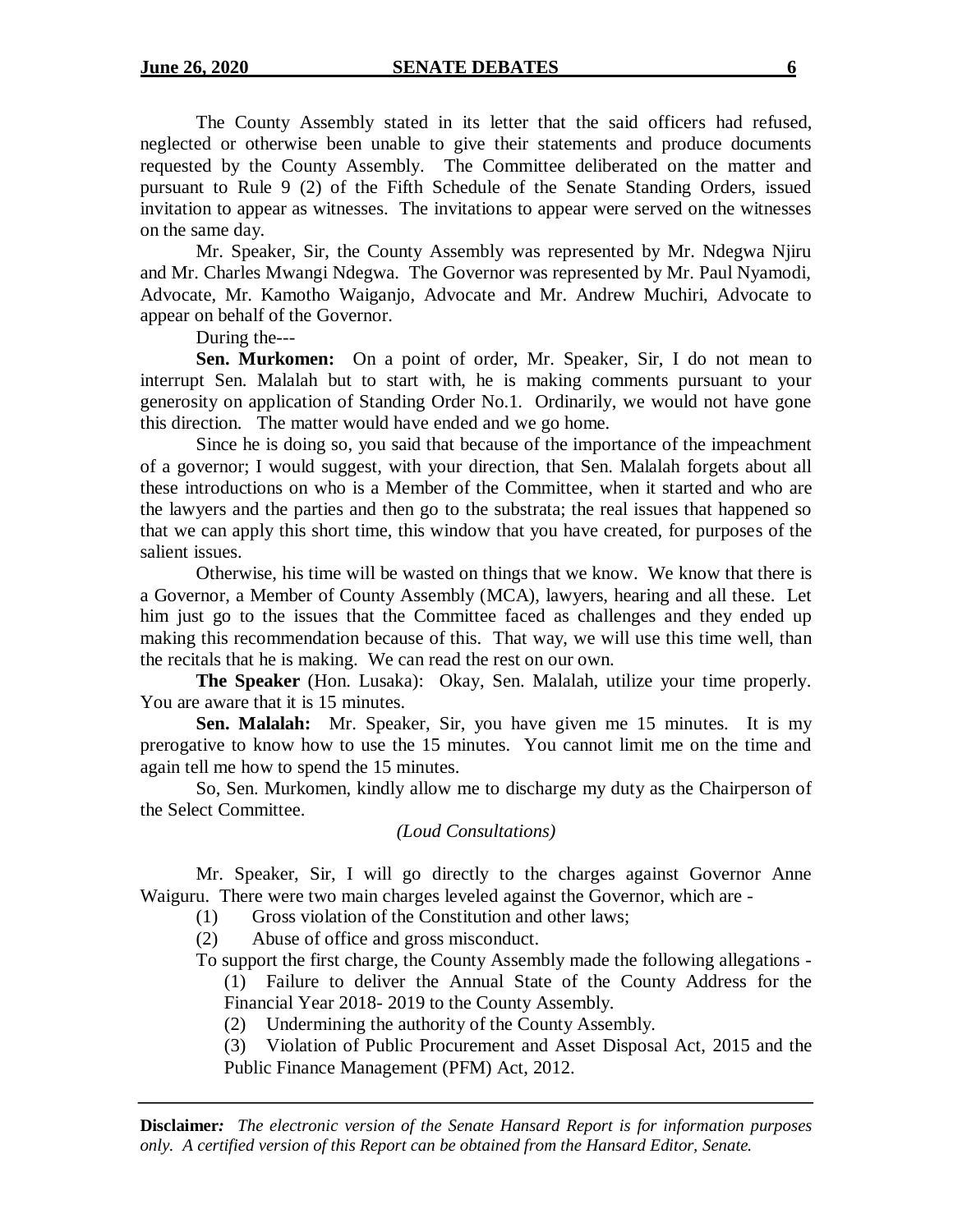To support the second charge of abuse of office and gross misconduct, the County Assembly made the following allegations-

(1) Violation of Section 46 of Public Procurement and Asset Disposal Act.

(2) Improper conferment of benefits on a public officer.

(3) Disregard of the recommendation of the County Public Service Board regarding the remuneration of members of the Board of Kirinyaga Investment Authority.

(4) Payment of Kirinyaga Investment Development Authority (KIDA) Board members outside the Integrated Financial Management System Information System (IFMIS) and County Government payroll; and,

(5) Payment of imprest amounting to more than Kshs14 million paid to Mr. Francis Muriithi Kariuki.

(6) Violation of the right to health of the people of Kirinyaga.

Mr. Speaker, Sir, allow me to address this House on the issue of the threshold that is required to impeach the Governor.

The issue of the threshold for impeachment is complex and does not contain a simple mathematical formula. During the Senate's consideration of the Report of the Special Committee investigating the removal of the Governor of Kericho, on  $3<sup>rd</sup>$  June, 2014, the Senate adopted the Committee's recommendation that the threshold for impeachment should take into account the following considerations -

(1) The allegations must be serious, substantial and weighty.

(2) The violation must be flagrant and glaring.

(3) There must be a nexus between the violation and the governor

(4) The violation must have led to harm, loss or damage to society.

(5) The violation must have led to a loss of dignity in the office held and loss of confidence or trust in the person holding office, to carry out the functions of that office with integrity and accountability.

Mr. Speaker, Sir, the threshold was also used by the Senate in the subsequent consideration of the proposed removal from office, by impeachment, of Hon. Mwangi wa Iria, the Governor of Murang'a County in November, 2015.

This Special Committee adopted the above threshold for the consideration of removal, by impeachment, of Governor Ann Waiguru, as adopted by the Senate on  $3<sup>rd</sup>$ June, 2015.

In the course of its investigation of this matter, the Special Committee has observed a number of issues that, though outside the specific charge---

**Sen. Murkomen**: On a point of order, Mr. Speaker, Sir.

**The Speaker** (Hon. Lusaka): What is your point of order?

**Sen. Murkomen**: Mr. Speaker, Sir, Sen. Malalah has made a very serious statement about the Senate adopting a particular criterion in the case of Kericho County in 2014, and subsequently, in the case of Murang'a County.

It would be erroneous if it goes to the public that the Senate adopted any of that procedure. The Senate did not have the opportunity to adopt any of those procedures, because the governors were cleared. Contrary to his assertion, it is actually the Committee, in its Report, that came up with that criteria. That Report was not adopted by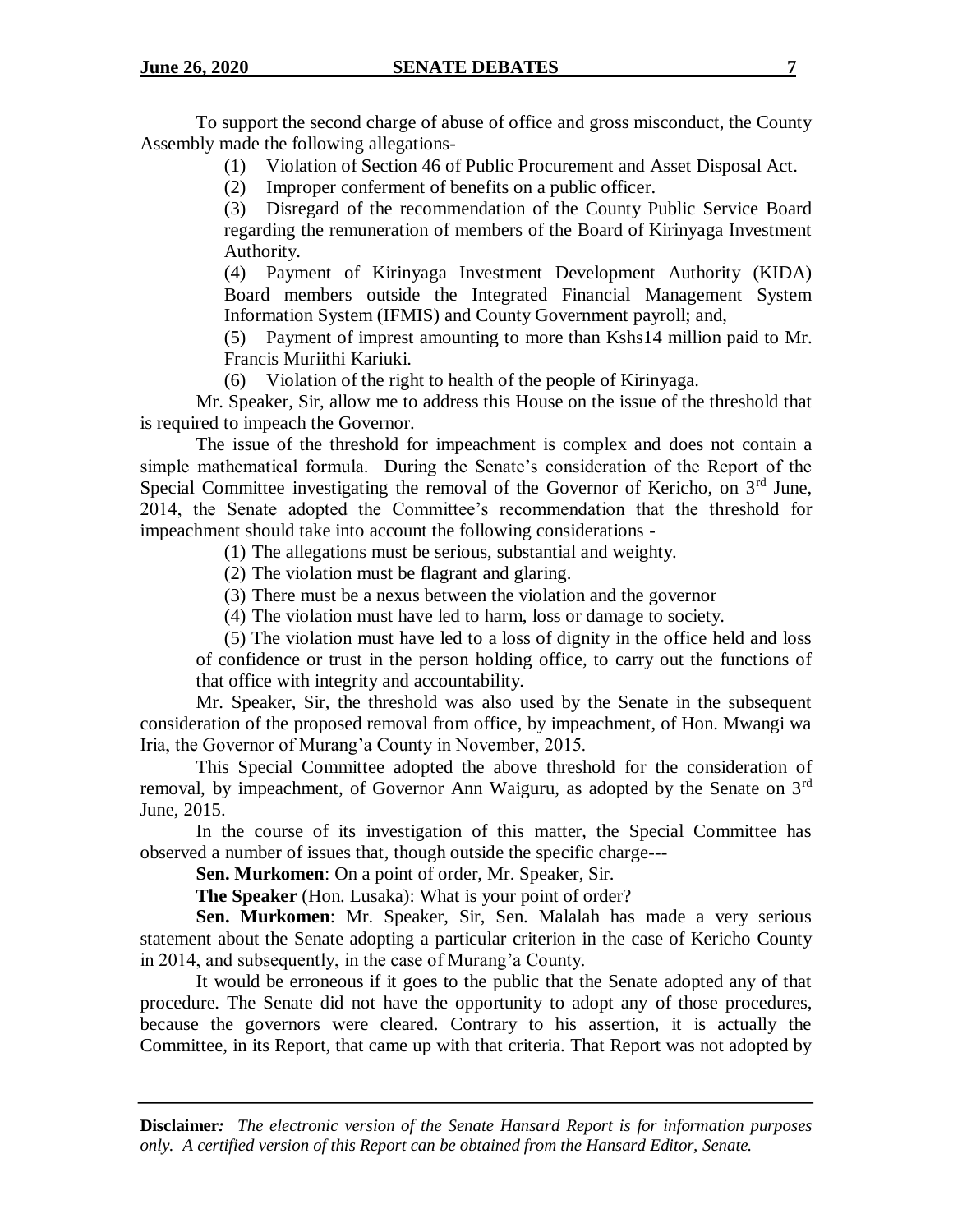the House because Section 33 of the County Governments Act does not allow the House to adopt.

If it goes to the public out there that there is set criteria by this House, based on the two reports of Kericho and Murang'a counties, it will create the impression that this particular Committee found itself a cover to explain their clearance of the Governor, using a report of a Committee that was not adopted by this House, but rather a criterion used by the Committee to clear a certain governor.

Mr. Speaker, Sir, I would like you to rule whether it is in order for Sen. Malalah to use the words "adopted by the Senate" instead of saying "used by the relevant Committee".

**The Speaker** (Hon. Lusaka): Sen. Malalah, I think it is a matter of semantics.

#### *(Loud consultations)*

**Sen. Malalah**: Mr. Speaker, Sir, in English, we have what we call synonyms. **Sen. Mutula Kilonzo Jnr**.: I tell you!

**Sen. Malalah**: Mr. Speaker, Sir, you will allow me to please my friend, Sen. Murkomen, and use a synonym for adopting. So, I will say that the Committee did not adopt, but used the precedent of the previous Committees. That is what we call 'synonym' in English.

# *(Laughter)*

Mr. Speaker, Sir, in the course of its investigation of this matter, the Special Committee has observed a number of issues, which though outside the specific charges made against the Governor of Kirinyaga County, are germane to the totality of the situation of the Kirinyaga County and merit the attention of the Senate.

The Committee observes that the proceedings before it have exposed acrimonious, contemptuous and cold relationship between the County Assembly and the County Governor that threatens to grind the county to a halt.

**Sen. Cherargei**: On a point of order, Mr. Speaker, Sir.

**The Speaker** (Hon. Lusaka): Sen. Cherargei, where are you? What is your point of order?

**Sen. Cherargei**: Mr. Speaker, Sir, since this is a House of record, it is very important that you pronounce yourself on the ruling – because there are many reports that are never adopted in this House – on whether we can use this as a threshold. This is because the perception we are creating is that the Senate has its own criteria that is not within the Standing Orders, the Constitution or the County Governments Act that is being used as a cover by this Special Committee.

It is important that you rule, so that it goes on record. It is important for us and the future generation.

**The Speaker** (Hon. Lusaka): Okay. I think Sen. Malalah has explained himself and cleared. He has avoided saying that he adopted the report.

**Sen. Murkomen**: No. Point of Order!

**The Speaker** (Hon. Lusaka): He said it used the previous precedent.

**An. Hon. Senator:** That is not a point of order.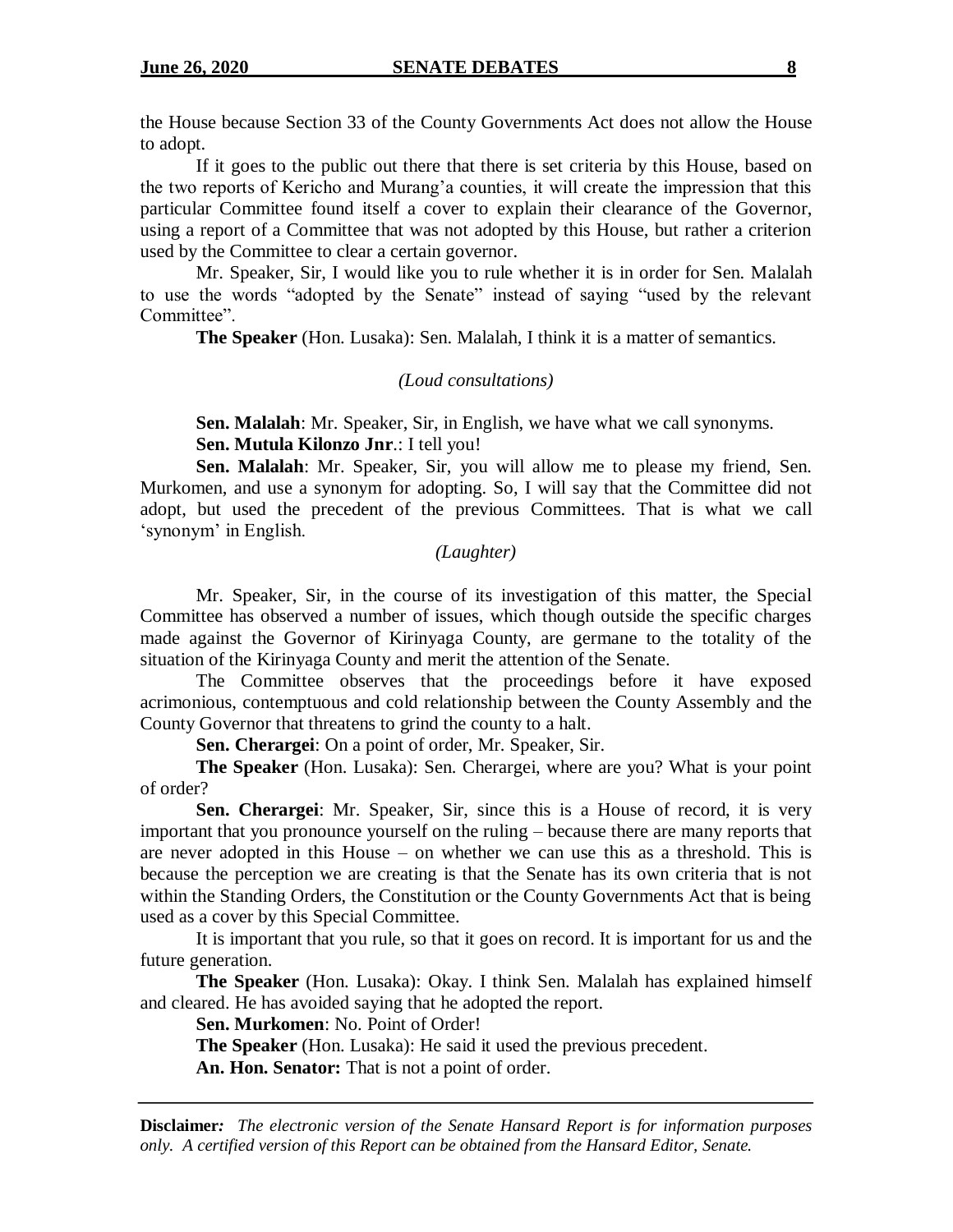**The Speaker** (Hon. Lusaka): Let us proceed, Hon. Senators.

**Sen. Murkomen**: Point of Order!

What is your point of order, Sen. Murkomen?

**Sen. Murkomen**: Mr. Speaker, Sir, points of order exist in this House for a particular reason. It must not look like we are irritating people by raising these issues.

Sen. Malalah, in his reading of Kericho and Murang'a counties – the record bears me witness – said that we used a criteria adopted by the Senate and not the Committee. I explained myself very clearly and said that where governors have been cleared, like in the case of Kericho and Murang'a counties, the Committee Report was not adopted by this House. Therefore, that criterion is not a criterion of the Senate.

He would be right if he confines himself to say that we borrowed or adopted. I do not mind him using the word "adopted". He should not teach me about what a synonym is. He can say "we adopted a criterion used by the Committee in Kericho and Murang'a counties" but not the Senate. If you say "a criterion adopted by the Senate", you create an impression that there is criterion adopted by this House.

**The Speaker** (Hon. Lusaka): Sen. Poghisio, proceed.

**The Senate Majority Leader** (Sen. Poghisio): Mr. Speaker, Sir, this is really on procedure now, because I think there is a threshold on what a point of order is. You cannot use a point of order to start debating the matter or even argue. If we keep ourselves to the threshold, I do not think we will have all these things.

I understand what it is, but you cannot use that provision to continue debating the issue out of these things.

**The Speaker** (Hon. Lusaka): Sen. Mutula Kilonzo Jnr., proceed.

**Sen. Mutula Kilonzo Jnr**.: Mr. Speaker, Sir, this is a very strange argument coming from a lawyer; a person who was the Majority Leader of this House and who takes pride in the drafting of the County Governments Act.

I will read Article 124 of the Constitution, so that Sen. Murkomen can allow the proceedings of this House to continue.

It says -

"Each House of Parliament may establish committees, and shall make Standing Orders for the orderly conduct of its proceedings, including the proceedings of its Committees."

In simple English, the orderly conduct of this Senate, Plenary and Committees, is the conduct of Parliament. Therefore, somebody who has been elected since 2013 cannot purport and pontificate that the conduct of a Committee---

*(Sen. Murkomen stood in his place)*

**The Speaker** (Hon. Lusaka): Order, Sen. Murkomen!

**Sen. Mutula Kilonzo Jnr.:** Mr. Speaker, Sir, you must restrain Sen. Murkomen because he cannot interrupt us. We are not bystanders in this Senate. Some of us got more votes than him, and if we want to brag, we can do so. He must listen!

*(Applause)*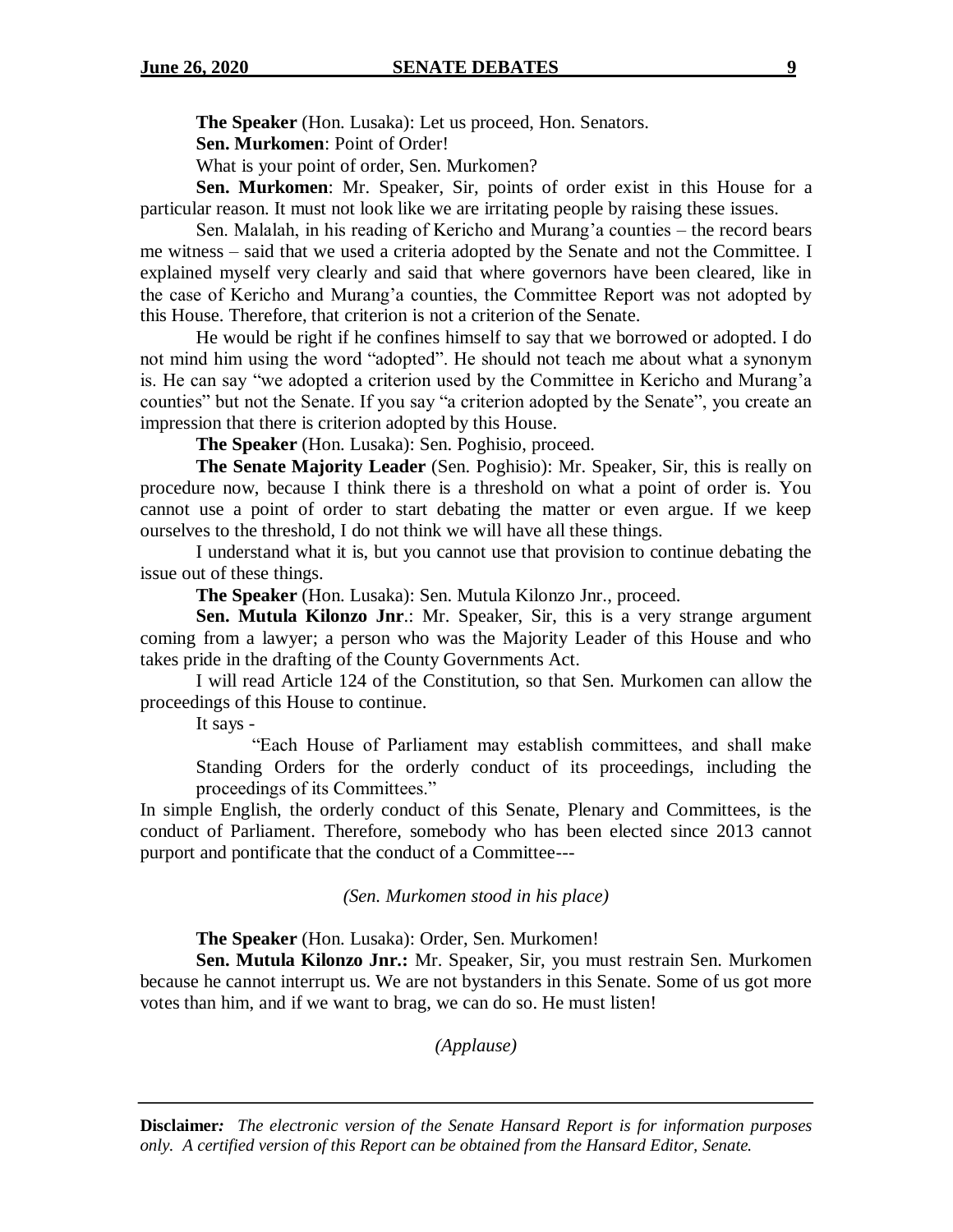The Constitution is very clear that our Committees are Committees of the House, and the conduct of those Committees is the conduct of the Senate. Similarly, in Article 125, that is why we have given the mandate of the Committees to act as a court. It is a Committee. Why is Sen. Murkomen behaving like a stranger in Jerusalem? Dismiss that point of order.

**The Speaker** (Hon. Lusaka): Sen. Orengo, proceed.

**The Senate Minority Leader** (Sen. Orengo): Mr. Speaker, Sir, I really plead with you again, that we must have some form of debate in the Senate. If there is interruption in the middle of speeches, there will never be any debate. In fact, we have rules of debate because we conduct our business and make decisions on the basis of a debate.

Now, with this serious agenda before us, if Sen. Malalah cannot be given time to present a summary of the Report that he has---. This is a matter on which you have given us the courtesy to comment on, otherwise, business would have ended. You have given us the opportunity to comment.

Mr. Speaker, Sir, let me remind Sen. Murkomen that in the first impeachment we had in this House, he was here with me. The impeachment, twice, went through the High Court, the Court of Appeal and the Supreme Court.

In fact, the principles and the threshold that Sen. Malalah read out here was not really what we adopted. It was a direction by the Supreme Court in Petition No. 1 of Kerugoya, which is adopted in the Court of Appeal up to the Supreme Court.

In Governor Wambora's case, the threshold set out by Sen. Malalah was not set by the Senate. If you read that report, they say they were following the directions of the Supreme Court, the Court of Appeal and the High Court.

Mr. Speaker, Sir, the Committee adopted it on the basis of the judicial decision. That judicial decision is binding on the House, not just on the Committee. Therefore, what I am appealing to you is that let us have a serious debate on this matter.

Sen. Murkomen will also have his time. If he interferes the same way he is interfering with Sen. Malalah, he will not have even a minute to speak.

**The Speaker** (Hon. Lusaka): Sen. Malalah, kindly, proceed.

#### *(Sen. Murkomen stood up in his place)*

Sen. Murkomen, please, you are pushing me to the edge. You are not going to tell me what to do.

**Sen. Malalah:** Mr. Speaker, Sir, you will allow me proceed.

Mr. Speaker, Sir, before I was rudely interrupted, I was addressing the issue of the toxic relation between Governor Anne Waiguru and the County Assembly. In this respect, cognizant of the Senate's role as the custodian of the interests ofthe counties and their governments, the Committee recommends that the Senate through itsrelevant organs immediately assumes jurisdiction and invites the County Assembly and the County Governor to a consultative process that will restore a functioning government to the people of Kirinyaga County.

The area Senator, Sen. Charles Kibiru, should lead the various reconciliatory measures to bring together the County Executive and the County Assembly and all other institutions in order to restore harmonious working relations in Kirinyaga County.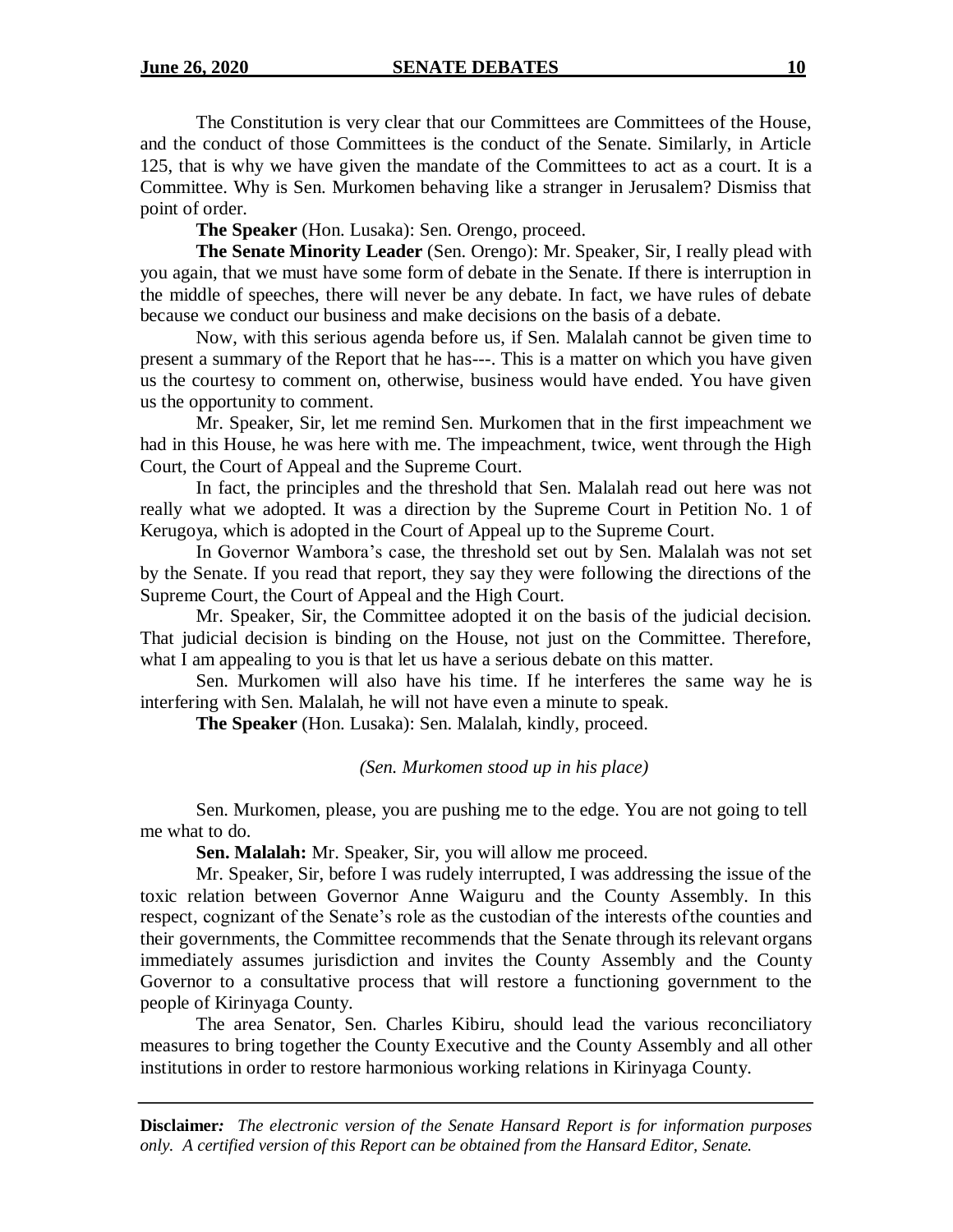Mr. Speaker, Sir, on the issue of the conduct of the Governor, it is worth noting that the Committee was unimpressed and must express its reservations on the pattern of conduct of the Governor that it has perceived on the basis of the evidence adduced before it. For example, while it is open to the Governor to indulge in less important activities, it is an uninspiring and disturbing picture when she cannot similarly find time to appear before the County Assembly to present the annual State of the County address. The condescending attitude of her towards the County Assembly is uncalled for and does not inspire confidence and trust in the County Executive leadership.

She appears to require to be reminded of the high calling of her office and the responsibilities of leadership as set out under Article 73 of the Leadership and Integrity Chapter of the Constitution.

Mr. Speaker, Sir, on the investigation by the Special Committee, I will go straight to the findings of the Special Committee. This is the gist of my presentation. Having considered all these matters, it then fell to the Special Committee to discharge its mandate under Section 33(4) of the County Governments Act, Standing Order No.75(2) and Rule 2 of Part II of the Fifth Schedule to the Senate Standing Orders.

The Committee's findings on each of the particulars of the allegations are therefore as follows-

Allegation 1: Gross Violation of the Constitution and Any Other Law;

The first allegation was: Failure to deliver the Annual State of the County Address for the Financial Year 2018/2019 to the County Assembly.

From the evidence adduced before the Committee, the Governor demonstrated that two Annual State of the County Address were made. One albeit was not delivered in the County Assembly. The Committee further noted that there is no county legislation to provide for the content of the Annual State of the County Address as required by Section 30(2)(k) of the County Governments Act.

The Committee also noted that there is no specific law that compels the Governor to make the State of the County Address in the County Assembly. The Committee, therefore, finds that the allegation was not proved by law and is, therefore, not substantiated.

Allegation 2: Undermining the Authority of the County Assembly

Evidence adduced before the Committee showed that the County Executive has always submitted County Policy Papers and Plans, including the County Strategy Paper before the County Assembly. Further, the County Assembly has always approved the Annual Budget which include the Annual Development Plans (ADPs), the County Integrated Development Plans (CIDPS), the Fiscal Strategy Paper and the County Outlook Papers.

There is evidence of Plans and Policy documents that have been presented to the County Assembly, received and approved by the same County Assembly.

The Committee finds that the allegation was not proved and it is, therefore, not substantiated.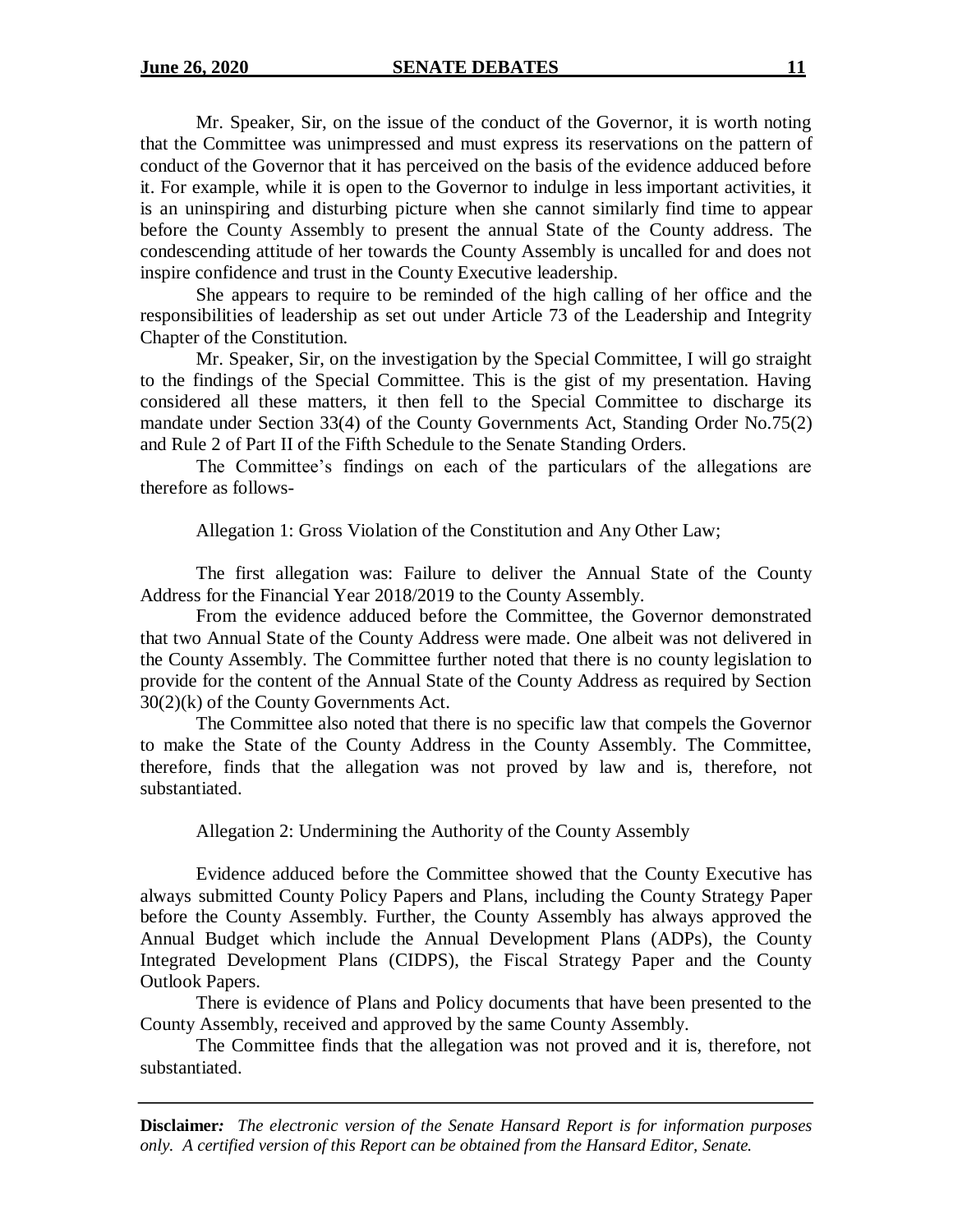Allegation 3: Violation of the Public Procurement and Asset Disposal Act, 2015 and the Public Finance Management Act, 2012

From the evidence adduced, the Committee noted a clear mismanagement of some tenders. I want to be very clear on this point. Of the 12 tenders listed in the Motion, the County Assembly only prosecuted four of them. The County Assembly used 12 tenders to allege mismanagement in the county, but they only prosecuted four of them. Eight were abandoned on the road. Of the four tenders prosecuted, the Committee notes that there was clear mismanagement of the tender process where tenders were awarded to companies whose bids were not responsive or where there were clear cases of conflict of interest.

The specific tenders in question include-

(a)Tender No.CGK/ICT/OT/047/2017-2018; Tender for the Design, Development, Installation and Commissioning of Integrated Hospital Management Information System.

In this tender, full payment was made long before the user testing was done. Further, the company awarded did not meet the qualifications prescribed in the tender documents.

(b)Tender No. CGK/MOW/OT/038/2017-2018; Tender for the Proposed Waterworks for Mwea-Makima Water Project, March 2018.

This tender was awarded to Eva Trading Agencies Limited, which was clearly owned by a member of the family, specifically the brother to the Accounting Officer who awarded the tender with no declaration of interest, yet he is the one who signed on behalf of the County Government.

The Committee recommends that investigatory authorities undertake investigations on the same and the culpable officers, including the respective Tender Evaluation Committee members be called to account. The Committee finds that the allegations were not directly linked to the Governor and, therefore, not substantiated.

Charge No.2 - Abuse of Office and Gross Misconduct

(1) Violation of Section 46 of the Public Procurement and Asset Disposal Act of 2015.

Evidence adduced before the Committee showed that the respective tender committees were by law established by the respective Accounting Officers. There was no evidence linking the Governor with the establishment of the Tender Evaluation Committee. The Committee, therefore, finds that the allegation was not proved and not substantiated.

(2) Conferring a Benefit to a Public Officer.

From the evidence adduced, the Committee established administrative malaise in the management of imprest in Kirinyaga County. The Committee first took great exception to the County Assembly for listing 12 imprests paid to the Governor and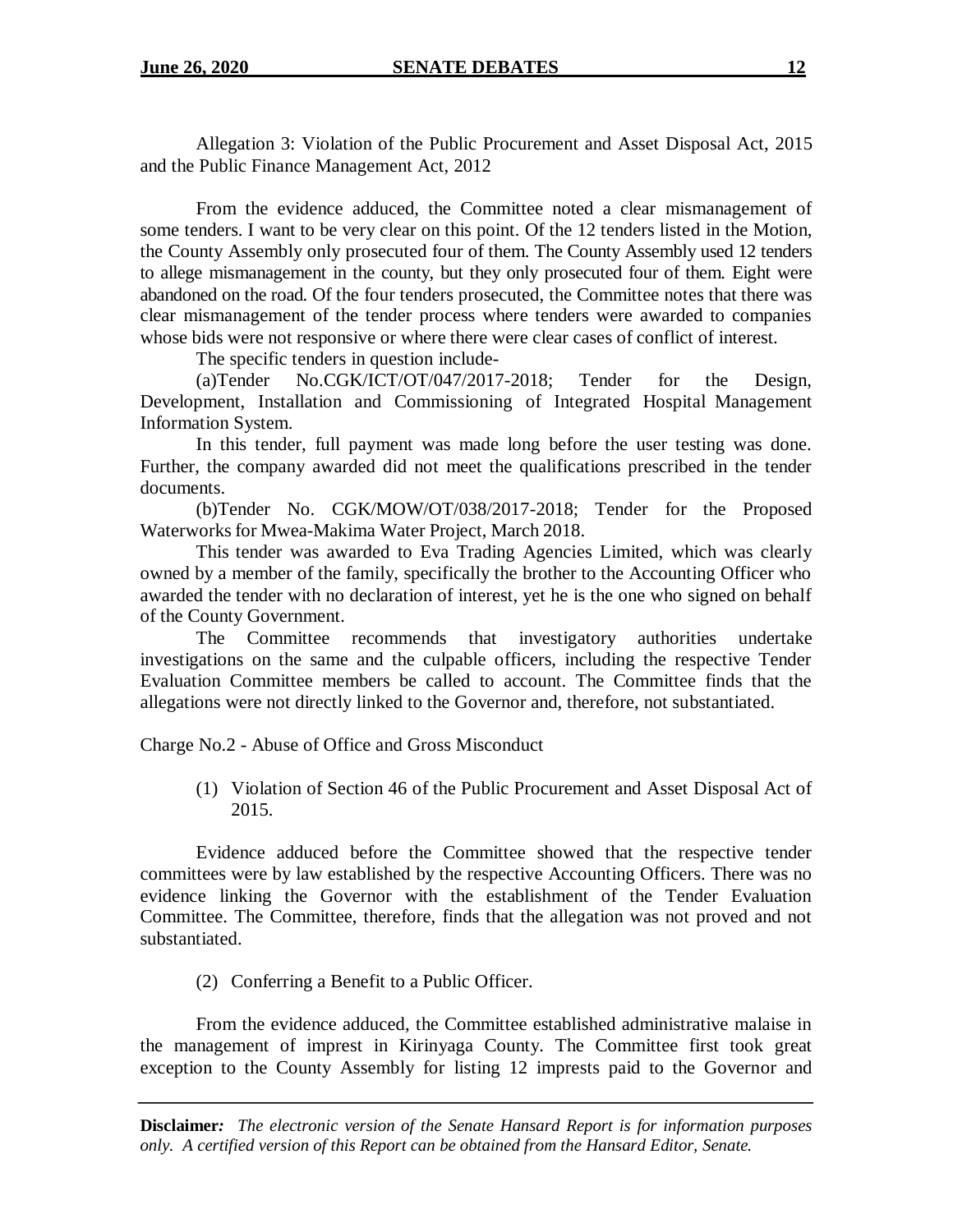alleging that the Governor was issued with imprest, but never travelled or surrendered the imprest.

The County Assembly on prosecuting only prosecuted two out of the 12. The County Assembly brought 12 allegations and only prosecuted two and abandoned 10. The Governor adduced evidence of the travel and where the travel was never undertaken, the imprest was surrendered throughout the time.

The Committee observes that Accounting Officers must adhere to the Public Finance Management Act of 2012, which requires imprest to be surrendered within seven days. In the event of delay, the refund should be made with interest. Governor Anne Waiguru was supposed to travel in January, but refunded the imprest in April. We, as a Committee, noted that, that was a malpractice which should not be entertained. The Accounting Officer should ensure that such members of the Public Service should be surcharged in case they do not remit or account for the imprest.

Mr. Speaker, Sir, the Committee, therefore, finds that this allegation was proved, but does not amount to an impeachable offence.

(3) Disregard of the recommendation of the County Public Service Board regarding remuneration of the members of the board of Kirinyaga Investment Development Authority (KIDA). Payment of KIDA board members outside the Integrated Financial Management and Information System (IFMIS) and County Government payroll and payment of imprest amounting to more than Kshs14 million paid to Mr. Francis Mureithi Kariuki.

Mr. Speaker, Sir, evidence adduced before the Committee - we are talking about 'evidence' nothing less than 'evidence.' Evidence adduced before the Committee demonstrates that payment was made in accordance with the Salaries and Remuneration Commission (SRC) circular on payment of allowances to Boards and Commissions. The Committee finds that this specific allegation was not proved and, therefore, not substantiated.

(4) Violation of the right to health of the people of Kirinyaga County.

 From the evidence adduced before the Committee, it was established that there were significant systemic problems in the health sector in Kirinyaga that can be addressed by various organs, including the County Assembly and the national Government institutions.

The Ccommittee further notes the high turnover of health workers in Kirinyaga County and the inordinate delay in the payment of health workers who pursuant to the Governor's moratorium resumed work. This issue should be addressed forthwith.

The Committee finds that this allegation was not proved and is, therefore, not substantiated.

Mr. Speaker, Sir, allow me to conclude.

**The Speaker** (Hon. Lusaka): You have two minutes.

**Sen. Malalah:** Mr. Speaker, Sir, I do not know why you are not interested to know how we conclude this matter.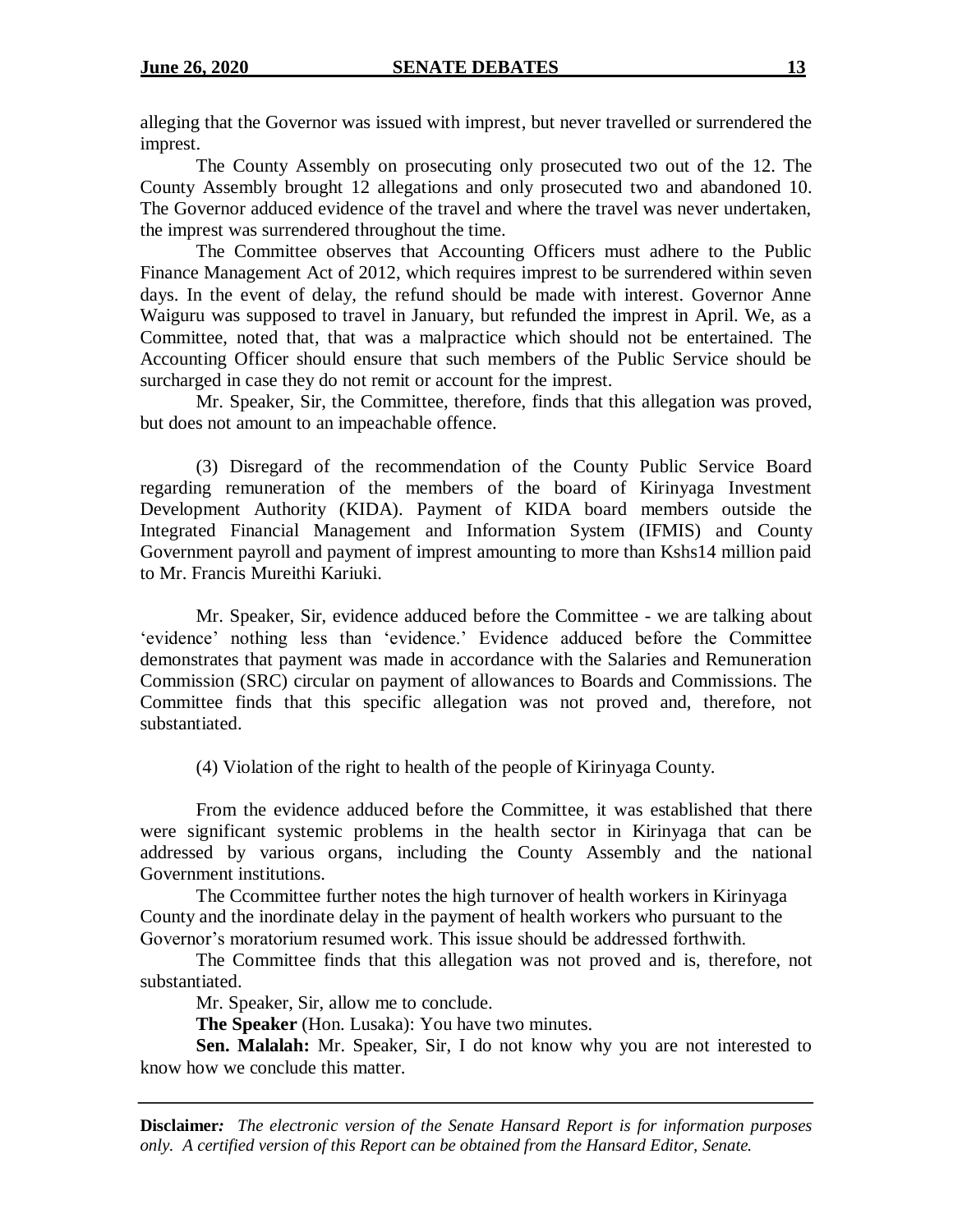**The Speaker** (Hon. Lusaka): In fact, you have gone beyond the time I gave you.

**Sen. Malalah:** Mr. Speaker, Sir, we have recommended - I am not able to trace it, but I will go off script - that specific officers who constituted the tender committees, that is; the Chief Finance Officer and members of the tender committees; Wayne, Pauline and the Director Supply Chain Management, Mr. Carilus Otieno, should step aside as the Directorate of Criminal Investigations (DCI), the Ethics and Anti-Corruption Commission (EACC) and all other investigatory organs look into this matter.

Lastly, all the companies that were awarded unlawful tenders in Kirinyaga County; the EACC, DCI and any other investigatory organ should initiate investigation and report back withing 60 days. However, in the meantime, those tenders should be paused until the matter is heard and determined.

Thank you and may God bless Kenya. I also want to remind people that I am still the Senator for Kakamega County.

# *(Laughter)*

**The Speaker** (Hon. Lusaka): Thank you very much, Sen. Malalah. That is a Committee that worked on behalf of the Senate.

Hon. Senators, now I will allow each three minutes because this is just discretionary, so that you make a few comments.

Sen. (Dr.) Ochillo-Ayacko, you have the Floor.

**Sen. (Dr.) Ochillo-Ayacko:** Thank you, Mr. Speaker, Sir. I want to take this opportunity to thank the Committee that we appointed to look into this matter. This was a very explosive matter. The nation has been looking forward to the verdict which is not necessarily this one or that one.

Impeachments will come to this House. This is unlikely to be the last one. When an impeachment comes to a House like this one, we are expected to be sequestered. We are expected to be locked from hearing opinion external to us or from listening to feelings other than facts.

Mr. Speaker, Sir, I noticed when we were appointing this Committee, many of us got emotional and descended into the arena. We descended into the arena without waiting for evidence and giving anybody a chance to discern or understand what was coming. There were people or some of us who said: Let us listen to what the people of Kirinyaga would say.

For myself, I thought they would have opportunity before this Committee, which they did and presented whatever they presented. There are those who may disagree with what the Committee has said. However, I agree with the verdict because I watched a bit of the proceedings on television. It is my considered opinion that the conclusion the Committee has arrived at is based on what was presented before them.

In future when such matters appear before us, I plead that we sequester ourselves. We should not debate because we create a poisonous and toxic environment to make it impossible to objectively arrive at a finding.

I support that finding, but if other people feel aggrieved, we have public institutions like the EACC, the DCI and others. They can pursue what is left hanging and what the Committee did not have the mandate to do.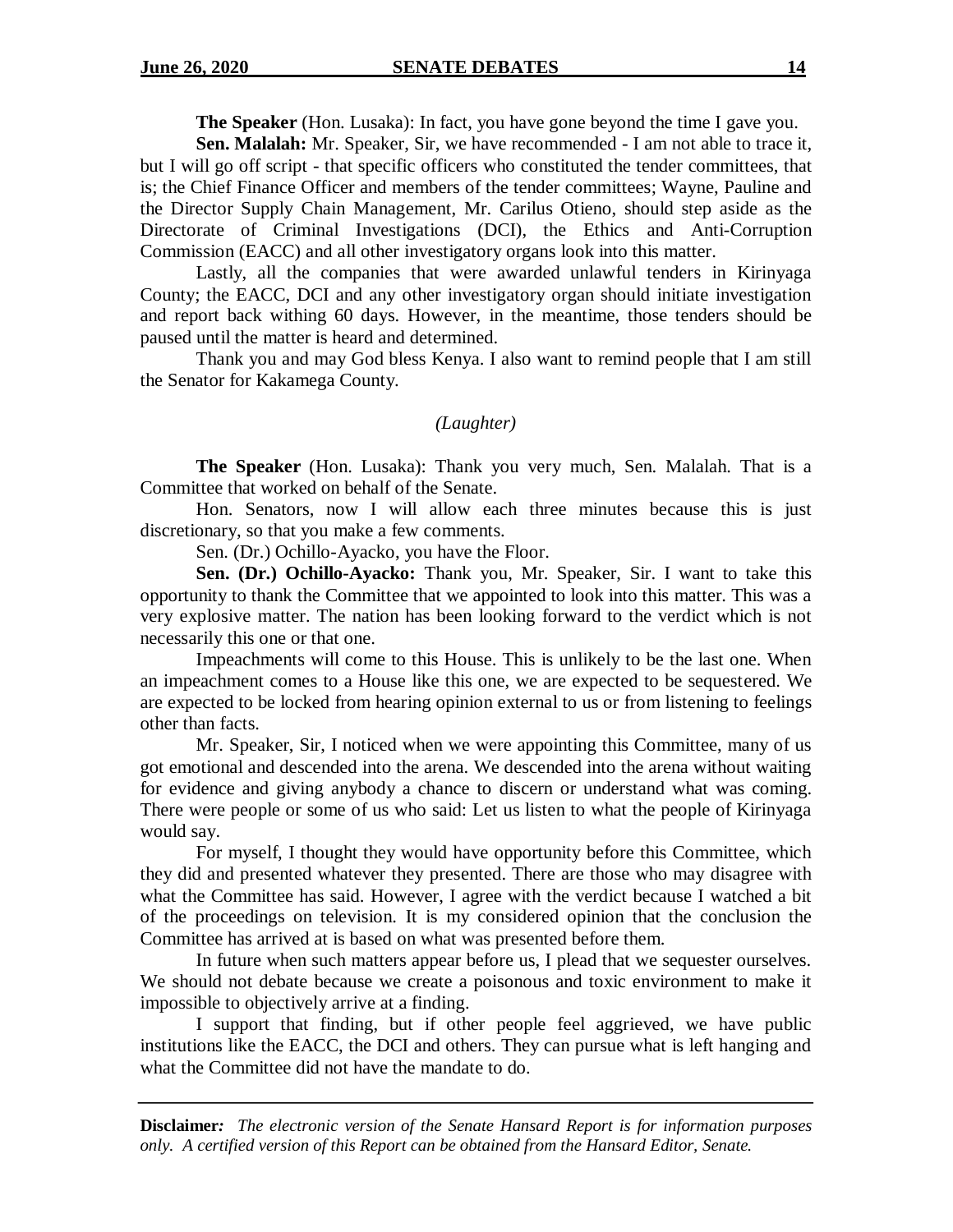I thank you.

**Sen. (Dr.) Langat:** Thank you, Mr. Speaker, Sir, for also giving me this opportunity to make a comment on this particular Report. As Sen. (Dr.) Ochillo-Ayacko has said, we were observing the proceeding throughout because the process was live on television.

The process was tedious. I saw voluminous documents that I would like to make my suggestion on. In future, it will be important to give more time because we are required to examine voluminous documents yet some of us are not expert accountants, lawyers or procurement officers. In future, the Senate should bring experts to assist the committees in capturing the most important areas.

The Committee has done its part. They have given their verdict which I do not want to say anything about. However, in future, they must have more time.

**Sen. Wako:** Mr. Speaker, Sir, first, I want to congratulate the Committee led by the Senator for Kakamega because they have done a wonderful job.

I remember when we had our first impeachment proceedings here, we debated on whether we should go plenary or have a special Committee. We opted for a special Committee because it is through a special Committee that one can delve properly into the allegations made. The Report shows that this Committee delved into the allegations made. I doubt that in plenary, that type of analysis of each and every allegation would have been done.

Secondly, we are all learning. To me, it is a learning process. As you rightly stated, Mr. Speaker, Sir, impeachment is one of the most important work that we do. I noted that in the United States of America (USA), when it comes to impeachment proceedings, they do not rely on the oath they took after elections. In fact, they swear in the Senators again because it is a quasi-judicial function being performed.

Going forward, it will be important that in order to show the gravity of the issues being dealt with, we should do like the Senate of the USA by being sworn in again before we start the impeachment proceedings. This is because this particular function is unlike the other functions of legislations such as notices of Motions and so on. This will give signals to the public that we are entering into a serious process.

Thirdly, it also appears to me that you learn from experience and improve as you go on. MCAs discharge their functions and mandates on behalf of the people of a particular county by voting for impeachment. Therefore, going forward, the MCAs should desist from commenting on a matter once the county assembly decides that it should go to the Senate until it has been dealt with.

I noticed that after they did that, they again went public. Whereas public debate is important because impeachment proceedings are not only quasi-judicial function, but also political processes, I do not mind other people commenting on it---

**The Speaker** (Hon. Lusaka): Your time is up, Sen. Wako. I even added you more time. Let us have the Senate Majority Leader.

**The Senate Majority Leader** (Sen. Poghisio): Mr. Speaker, Sir, I just want to appreciate the special Committee led by the Senator for Kakamega who has assured us that he is still the Senator for Kakamega. We should reinforce that. On our behalf, I ask him to also thank others who are distinguished Members of this House.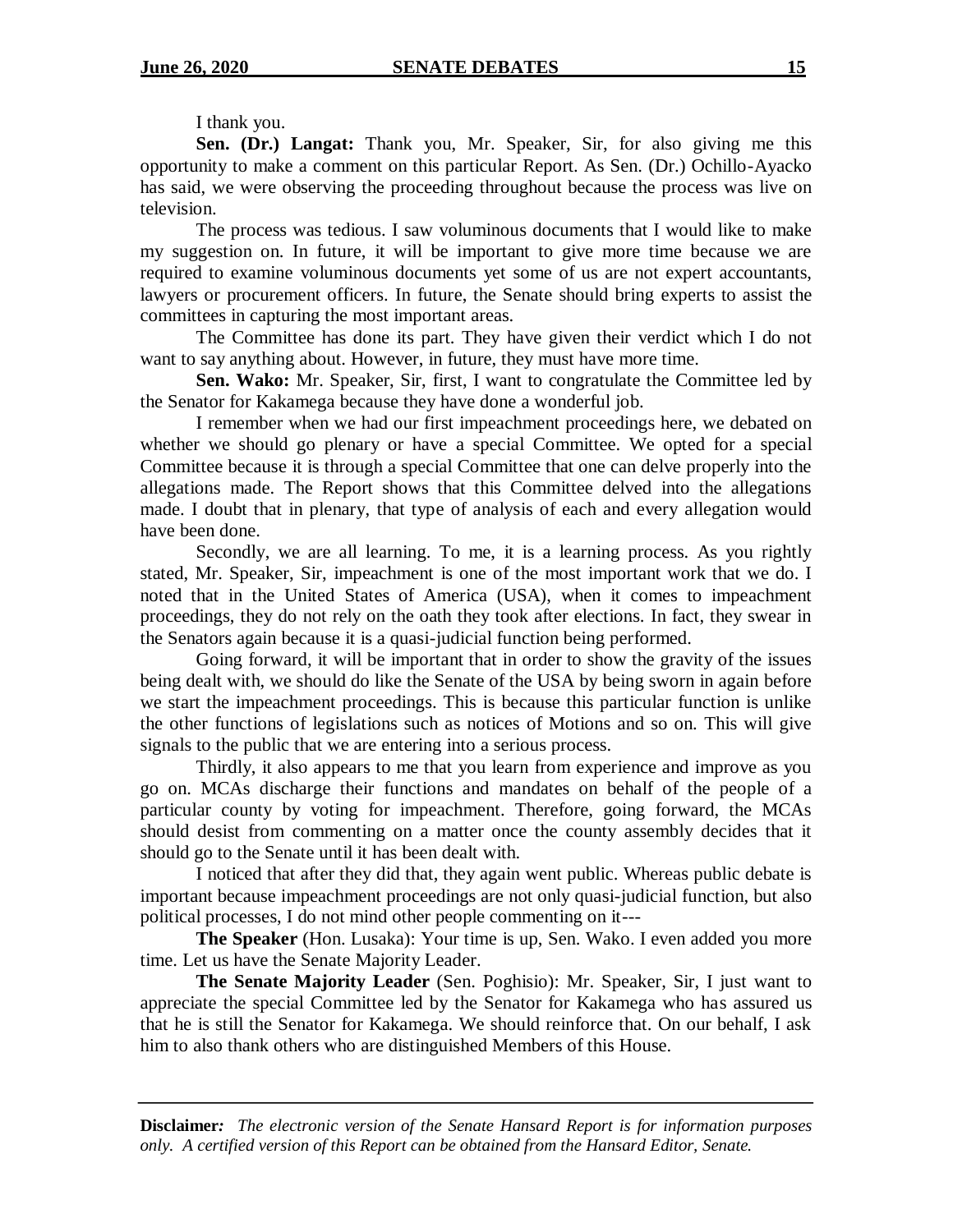When we were thinking about how to go about this, we agreed it should go to the special Committee. Sometimes you can have the plenary and sometimes a committee. I congratulate Members of the Committee for how they conducted the hearing because they observed the standards of how to conduct a hearing. I believe both parties will agree that justice was served. They should understand that not everybody will like their verdict, but the process seems to have received high ratings.

Mr. Speaker, Sir, you have allowed us to make some comments. We must be confident in our Committees. We must also have confidence in this House. Sometimes we read things written by Members of this House that degrade the House. People out there call us names because sometimes we call ourselves those names. We must desist from the populist ideas that degrade this House. This is a House of honour, unity and rules.

I appeal to my colleagues to try and restore the dignity of this House. We do not have to think that if a verdict comes out the way it has come out, then it is wrong. However, when it comes out the other way, then it is right. We all agree that our Committees represent us and the verdict they bring should be accepted.

The other thing people must realise is that the standards and threshold for impeachment are set out and there is precedent. What the Chairman of the special Committee said is correct. We must understand that we are here to follow the law and accept the verdict.

I thank Members of the special Committee and the parties involved. I also congratulate them for the process they carried out.

I thank you.

#### *(Sen. (Dr.) Musuruve lifted her hand)*

 **The Speaker** (Hon. Lusaka): Sen. (Dr.) Musuruve, do not lift your hand up because you name is already here.

Proceed, Sen. Mutula Kilonzo Jnr. You will be followed by Sen. Mwaura who is in the extended Chamber.

**Sen. Mutula Kilonzo Jnr.:** Mr. Speaker, Sir, this process was very important. It appears that we have a series of impeachments coming along the way. It is important that Sen. Malalah was clear about the threshold. Even if MCAs sleep in their county assembly or plant trees and the threshold is not met, we have set the standards.

I am glad that I sat in the Committee that looked at the impeachment of Governor Chepkwony because we set a standard. I want to ask all the MCAs to read the Authority of Supreme Court of Nigeria which was ably quoted by the Supreme Court of Kenya in the Wambora's case. It says:

"A Governor or Deputy Governor, as a human being, cannot always be right and he cannot claim to be right always. That explains why Section 188 talks about gross violation. Accordingly, where a misconduct is not gross, then Article 188 is not a weapon of removal and is not available to a House of Assembly."

It continues to say that -

"It is useful to note the various meanings of the word "gross" in relation to violation. Gross violation is a flagrant violation. It is a glaring error, nasty,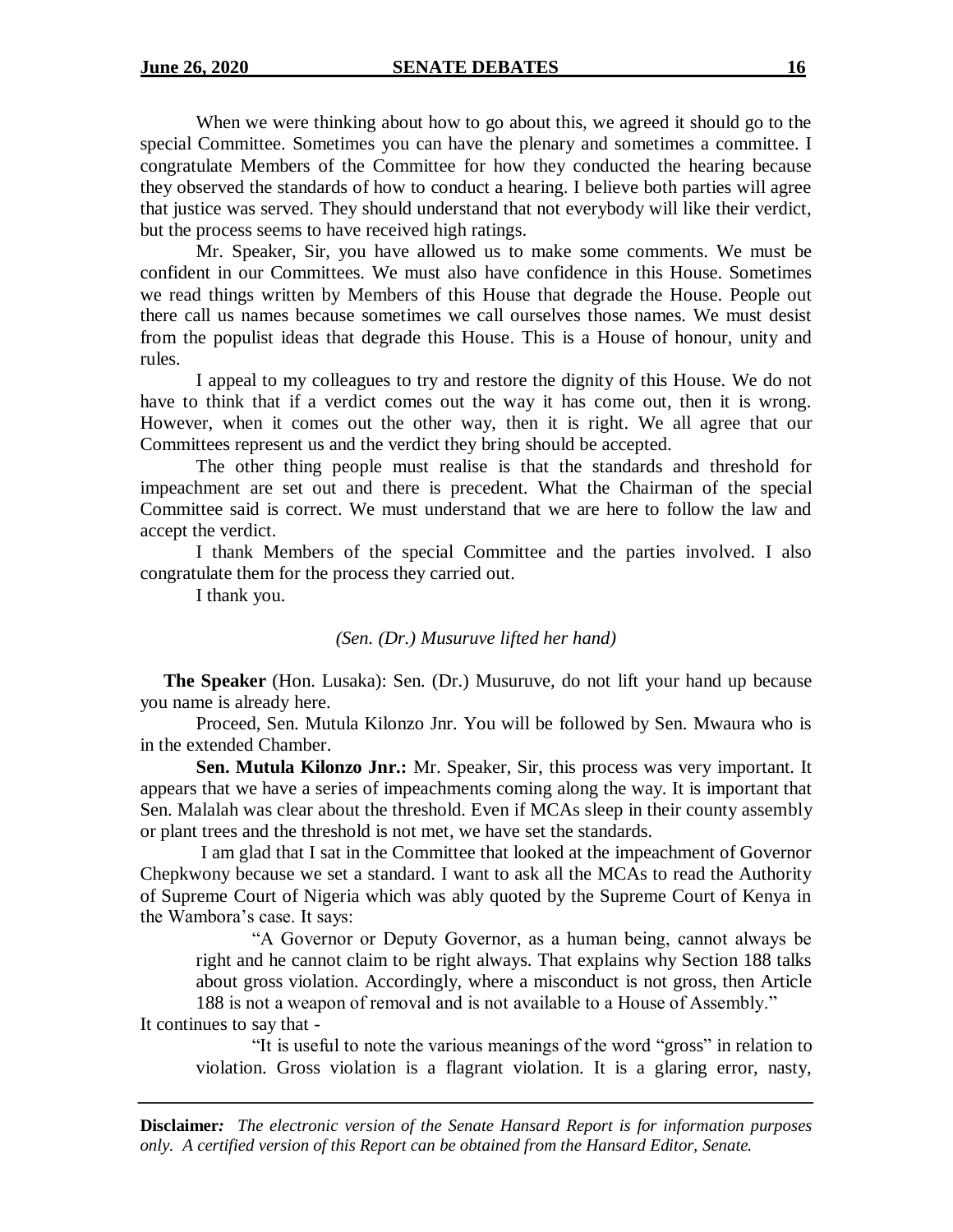unpleasant, vulgar, crass and it must be a severe transgression of the Constitution and the law."

That message is the one commandment that we are sending to all the county assemblies.

The Committee was bombarded with documents. They had heaps of paper and that is why we need to amend the timelines. I have not heard anybody congratulate the Vice Chairperson, Sen. Halake, for good conduct. The Chairperson and the Vice Chairperson are not lawyers, but they conducted themselves like judges. They were congratulated all over the place because of how they steered the Committee.

The Committee that looked into the impeachment of Governor Chepkwony asked the then Senator for Kericho County, who is now *Waziri* Keter, to reconcile the parties. The paragraphs on how they are relating to one another presupposes they think that they are going to migrate to Makueni County. We are not interested in them coming to Makueni County. They must live together. When we were listening to the impeachment of Deputy Governor Kiala, the late Sen. Kajwang' said that there is no divorce. The County Assembly of Kirinyaga and the Governor should know that there will be no divorce. They should look at what happened in Makueni County if they think that they can wind up the Government by collecting signatures. They must work together.

**Sen. (Dr.) Mwaura**: Thank you, Mr. Speaker, Sir. I want to congratulate the Senators who represented us through this Committee. We followed the proceedings. I congratulate them because they did not allow themselves to be persuaded by the court of public opinion. They have prosecuted this matter based on its own merit.

If you look at the allegations made against the Governor, you will realize that this was more about political hubris or innuendos. It was about ad hominem arguments against the character of Governor Anne Waiguru. This calls for a very important attribute on the position of a Governor. For this matter to come to this august House, it means that there was lack of consultations and highhandedness by the Governor and the County Assembly. I want to advise Governor Anne Waiguru to come down from the mountain. She would not have been here if she did that.

We are still reeling from the challenges of councilors and county councils. Our oversight has not developed to real subnational and substate level where we have a meek and accountable government. We cannot have impeachment as the only recourse to disciplining rogue governors. That is something that we need to look at. We need to look at how we can make public participation process consultative when developing the County Integrated Development Plan (CIDP), the Annual Development Plan, the County Fiscal Paper and other documents that ensure that people move in the same direction. That will help us ensure that accusations are not attributed to persons who seem not to understand the process. Sen. Wako had a Bill on public participation that we need to look at. These proceedings indicate that the Governor and the MCAs have not consulted.

It is also true to say that there is a new form of corruption that has morphed. It came when people learnt that they can be gotten through direct signatures. Right now, you cannot trace someone's signature, but they still end up benefitting. We need to be creative as a Senate to capture people who indirectly benefit from the direct actions of corruption of other officers in the public service. This is something that we need to crack.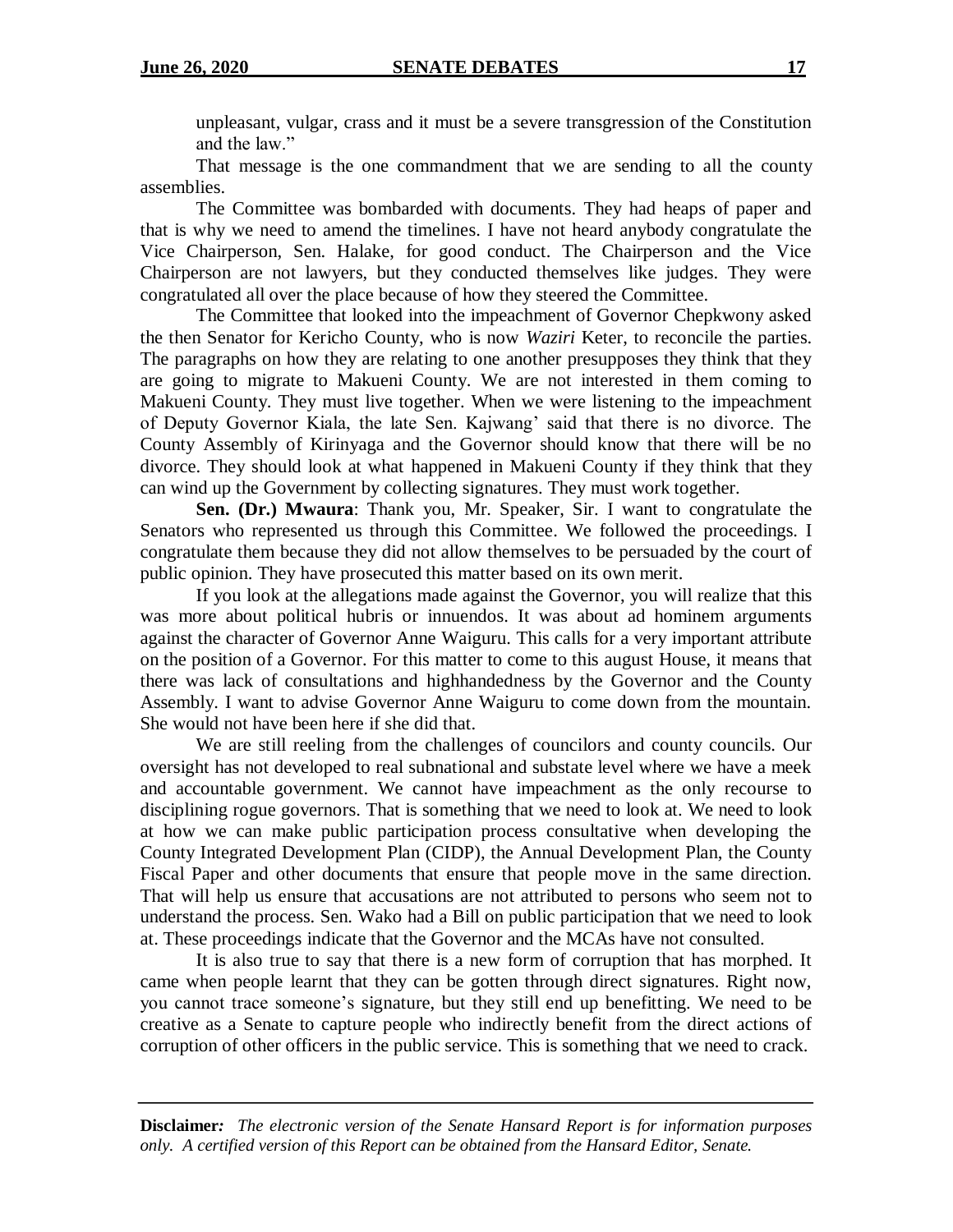**Sen. Omogeni**: Thank you, Mr. Speaker, Sir. First of all, I want to register my appreciation to the Committee for the good work that they have done within limited time. I think that we did stretch the Committee by giving them limited time.

To the people of Kirinyaga County and to the MCAs, those of us who are lawyers know that there is no case that is so good that it cannot be lost in court and neither is there a case that is so bad that it cannot be won in a court of law. In legal issues, one approaches each matter with an open mind. You at times win and lose at times. This House once impeached the Governor for Embu County twice and the court of law; the High Court, Court of Appeal and the Supreme Court, overturned its verdict.

The MCAs of Kirinyaga should learn from this process. They should identify the areas where they did not do the things right and the areas where they did not meet the threshold for impeachment. That should give them an aspiration of having a better case next time. This battle should not carry our emotions. We should approach our duty to the great people of Kenya with an open mind. That is the best spirit that we can give to the people of Kirinyaga County.

We should also appreciate that there are things that we can do as a House and that there are things that other institutions can do better than us. I am happy that the Committee has recommended for further investigation against certain officers and that should give hope to the people of Kirinyaga County. They should have hope that justice will be done to them if any resources were plundered or misused.

**Sen. Cherargei**: Thank you, Mr. Speaker, Sir. First, I want to condole with my people in Lessos, Nandi County. Three people were killed by police and I appeal for calm.

It will go down the history of this country that public relations and sanitization programme christened; *'muosho mmoja',* has gotten a foothold in this House. The Report sounds like a love poem to Governor Anne Waiguru. From the Chairperson's position, there were mistakes and illegalities, but there is no nexus to the Governor. No one should actually associate with this Report in the near future. I am disappointed because we knew from the beginning that the sanitization programme for Governor Anne Waiguru had started.

In her closing remarks, Governor Anne Waiguru said that she was being fought because of her support for Building Bridges Initiative (BBI) and Handshake. That is one of the worst defenses that I have heard in this country. I want to advise the four governors whose impeachment Motions are lying in the county assemblies to just shout, "BBI" and "handshake," and their problems will go away.

Mr. Speaker, Sir, I want to correct what the Committee said that out of 12 allegations, four were proved. Even when you are taken to a court of law, if one ground is proved, you are charged on it. What are all these issues? They say that the County Assembly brought 12 charges and four were proved. I have never had such a justification.

Finally, the fight against corruption in this country---

**Sen. Malalah:** On a point of order, Mr. Speaker, Sir.

**The Speaker (**Hon. Lusaka): There is a point of order.

**Sen. Malalah:** Mr. Speaker, Sir, is Sen. Cherargei in order to mislead this House that I said on the Floor of the House that the County Assembly proved four allegations? I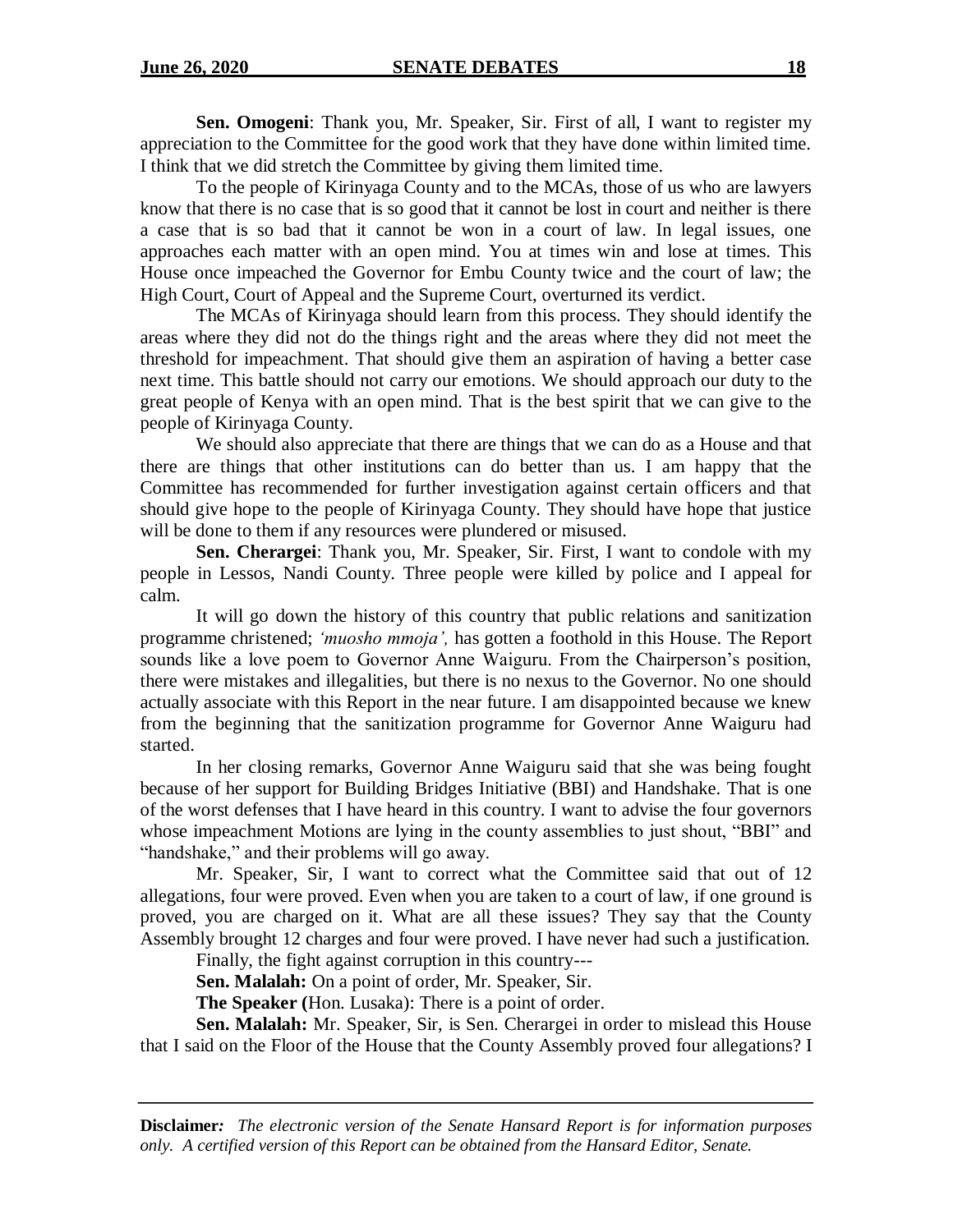said that they prosecuted. Sen. Cherargei should differentiate between the words "prosecution" and "proved".

**The Speaker (**Hon. Lusaka): Sen. Cherargei, conclude.

**Sen. Cherargei:** Mr. Speaker, Sir, Sen. Malalah is a thespian, so those are the theatrics that they use in comedy shows. The law is very clear. As I conclude, the law against corruption---

**The Speaker (**Hon. Lusaka): I hope that you are not imputing improper motives.

**Sen. Cherargei:** Mr. Speaker, Sir, I am not imputing improper motives. The MCA has already expelled him---

**The Speaker (**Hon. Lusaka): No! You are out of order!

**Sen. Cherargei:** Let me finalize, Mr. Speaker, Sir.

On the issue of corruption, I want to tell the President and Kenyans at large, that if the fight against corruption is as comical as it is, there will be no justice for the people of Kirinyaga. Justice should be served. Justice was not served to the people of Kirinyaga. The fight against corruption in this was story telling. This was a soap opera movie for the Governor of Kirinyaga. If you read the whole Report, it is just like a soap opera that was done somewhere behind Kirinyaga Road.

**The Speaker (**Hon. Lusaka): Sen. Olekina, proceed as Sen. (Prof) Ongeri comes from the extended Chamber.

**Sen. Olekina:** Mr. Speaker, Sir, I thank you. I rise to congratulate the young distinguished Senator for Kakamega who did this House proud, and my good friend, the Vice Chairperson, Sen. Halake. If the Committees in this House take time and read through this Report, we can follow up to ensure that the people of Kirinyaga get justice.

There are different things that have been alluded to here like the testaments that were made by the witnesses, including the issues of health. I hope the Committee on Health, which I sit in, will follow up and go check them out. Article 226 (5) of the Kenyan Constitution is very clear. It clearly states that if any holder of a public office misappropriates funds, he is accountable. I heard the Chairperson clearly state that there are certain officers who have been recommended to step aside so that they can be investigated.

I want to reiterate what I said from the beginning, that the management of a county is a collective responsibility. This is enshrined in the Constitution under Article 179. I want to remind the County Executive Committee members (CECs) in Kirinyaga and all 47 counties that they are responsible for whatever happens in the counties. In fact, if the Governor was found to have committed an offence, under Article 179(7), all those CECs would have gone home. Therefore, this is a collective responsibility. I find that this Committee did a fantastic job. I will spend some time and read through this Report so that I can contribute more in my Committee.

Finally, Mr. Speaker, Sir, this is something that is one of my pet peeves. Some of these MCAs have no clue on the rule of law. How can somebody say that imprest was not surrendered? It is not in their jurisdiction. I plead with any officer to spend some time and familiarize themselves with the rule of law because imprest is supposed to be recovered. If you do not surrender within seven days, it is supposed to be recovered.

**Sen. (Dr.) Langat:** On a point of order, Mr. Speaker, Sir.

**The Speaker (**Hon. Lusaka): What is your intervention?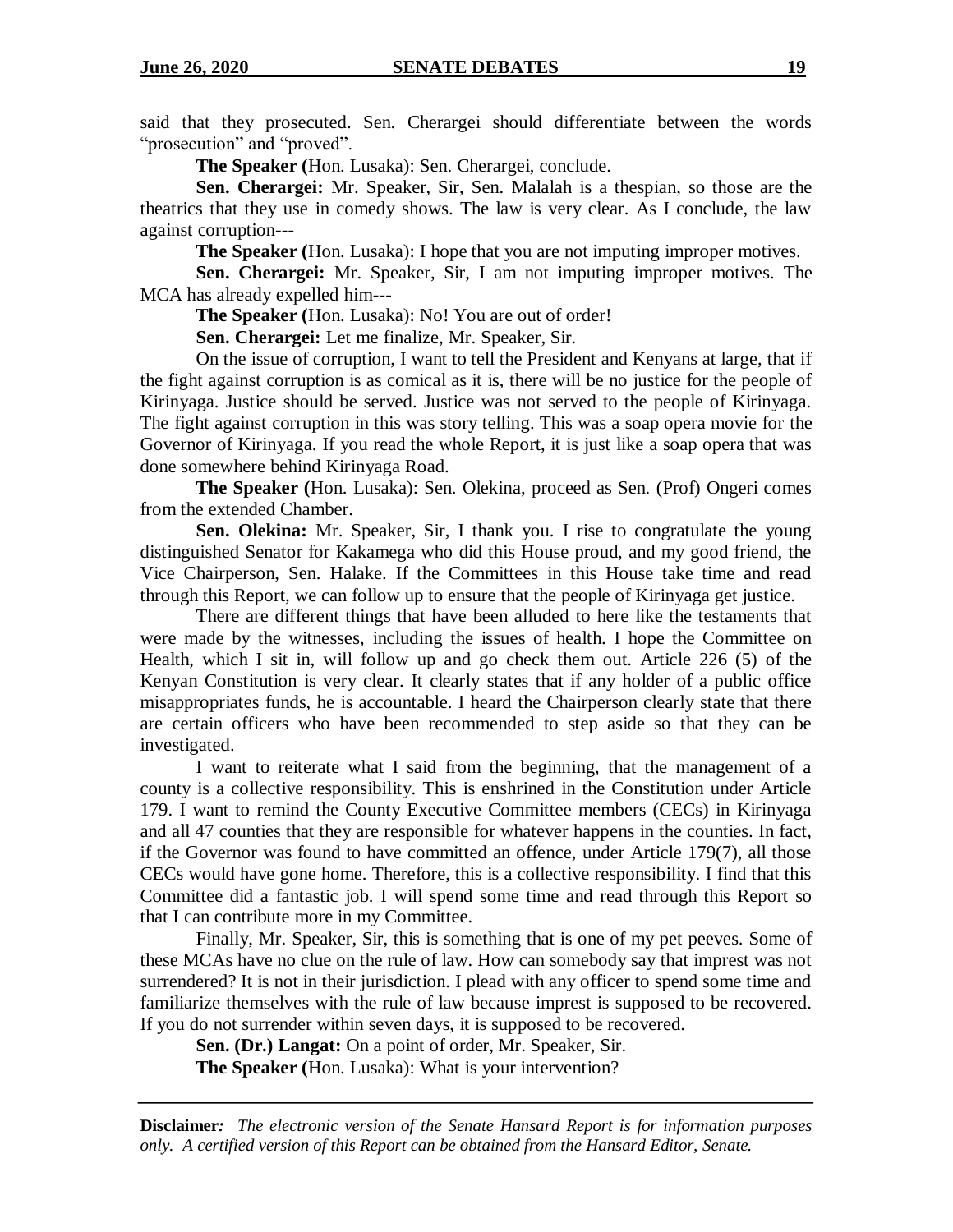**Sen. (Dr.) Langat:** Thank you, Mr. Speaker, Sir. I want to remind the Senator for Narok that MCAs are doing oversight and we should not look down upon their level of oversight. In fact, this House is killing the functions of the MCAs down there. They will no longer be willing to do their work because of what we do here. I want to tell the Senator for Narok not to insult the MCAs that they do not know anything. They know a lot. That is very wrong.

(*Applause)*

**Sen. Olekina:** Mr. Speaker, Sir, sometimes I think that some people sleep in this House when we are talking. My statement was very clear

**The Speaker (**Hon. Lusaka): Order, Sen. Olekina!

*(Sen. (Dr.) Langat stood up in his place)*

Order, Sen. (Dr.) Langat! I have not given you a chance. Sit down.

Sen. Olekina, that is unparliamentary, so can you withdraw and apologize?

**Sen. Olekina:** Mr. Speaker, Sir, I remember clearly---

**The Speaker (**Hon. Lusaka): Withdraw and apologize!

**Sen. Olekina:** Mr. Speaker, Sir, as I am guided by you, there is nowhere in my statement that said Sen. (Dr.) Langat was sleeping.

**The Speaker (**Hon. Lusaka): Order, Sen. Olekina!

**Sen. Olekina:** Mr. Speaker, Sir, as I respect your guidance and withdraw that, I want to remind the people of this country that the only way that we can ensure that everyone gets justice is if we, as citizens, familiarize ourselves with the law. This is because we keep pointing fingers. You point a finger and say: "Oh, this was not done, this was not substantiated."

I want to repeat what the Senate Majority Leader said here. It is absolutely ludicrous and ridiculous for our colleagues to go on social media and post saying, "the House of Sanitization". Let us have some respect. Otherwise, if we do not respect this House, you might as well fold and go back home.

Finally, the law is clear. If somebody committed a crime, and there are recommendations here, those investigating agencies should now get an opportunity to proceed. The Kenya Revenue Authority (KRA)---

**The Speaker (**Hon. Lusaka): Your time is up.

Sen. (Prof.) Ongeri.

**Sen. (Prof.) Ongeri:** Thank you, Mr. Speaker, Sir, for giving me the opportunity to weigh in on this matter. First and foremost, I want to thank the Committee for having carried out a very important responsibility of arbitrating and listening to the views of the people of Kirinyaga and the Governor. They were all given an opportunity to be heard in the public glare.

Issues were canvassed on the Floor of this House. They have been captured in the Report that I have seen and will peruse through. When you carefully read it – and I intend to do so – it is quite clear that there are issues of law that have been raised. There are issues where responsibility has been apportioned. We should take that responsibility.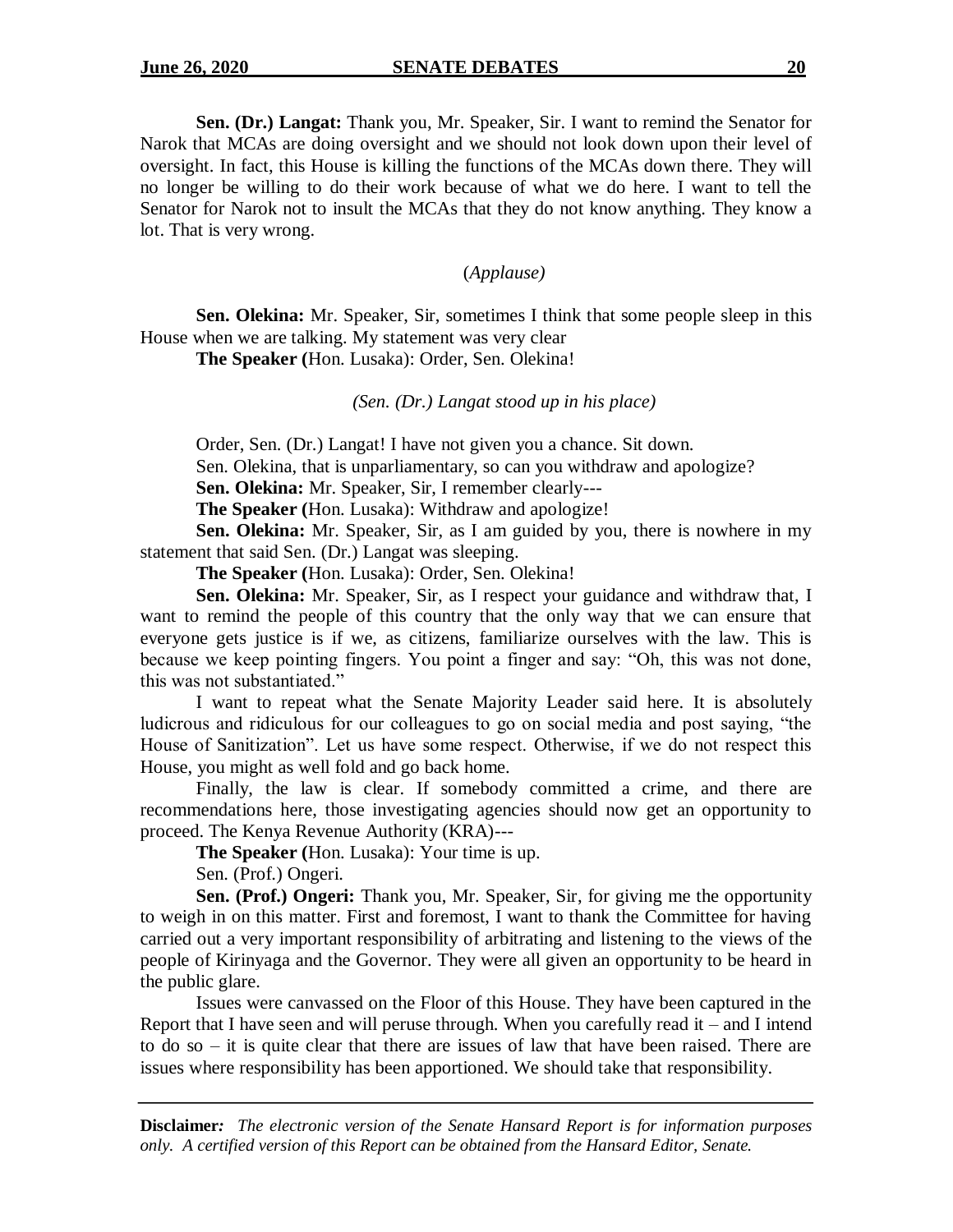I think that one area that came out quite clearly is the area of procurement. The items that are locally procured will be very important input to the proceedings of the County Government of Kirinyaga, and they will be able to censure them at that level.

Even if this were to go to the EACC, they would not have the capacity to see where specific projects are located and at what stage they are. Therefore, the people who are in the best element to deal with this matter at that level would be the MCAs.

I commend this Report. I think that it is a way forward. As a Senate, we must always build on a platform that helps us to have better jurisprudence in the future, rather than criticizing a process which I think has been successfully concluded.

My final remark is that there is now an opportunity because this is not the end of this Report. There was a call for the people of Kirinyaga, the County Assembly and the Governor to come together because the bottom line is their development and nothing else. The most important recommendation is that there should be harmony.

After all, this is what we are striving for in this Senate. We are striving to look for harmony and people working together; it is not our purpose to divide people. When we have an opportunity like this, we should commend this Report because it has made a very important recommendation that people, both at the county assembly level, the governor and people themselves, should come together and get their act together.

**Sen. Wako:** On a point of information, Mr. Speaker, Sir.

**The Speaker** (Hon. Lusaka): Sen. Wako, what is your point of information? Does Sen. (Prof.) Ongeri want to be informed?

**Sen. Wako**: In light of the excellent presentation by the Professor on the issue of harmony and unity, the Standing Committee on Devolution and Intergovernmental Relations is charged with the responsibility of governance and management of county governments. Do you not think that this Committee should be more proactive in other areas in future where they see toxic relationships between the county assembly and the county executive? They should intervene and try to see if they can bring them together.

That is my point of information.

**Sen. (Prof.) Ongeri**: Thank you, Mr. Speaker, Sir. I graciously accept that recommendation because the whole purpose of this Senate is to bring harmony and not disharmony.

**Sen. (Prof.) Kamar**: Thank you, Mr. Speaker, Sir. I join my colleagues in saying that the time given for interrogations like this needs to be considered. We saw the Committee work tirelessly for very long hours. We thank them for putting that effort.

Now that the story has ended there, there are few concerns that some of us observed. One of my concerns is what happened after the announcement of the impeachment. As the Senate, we have procedures. The procedure of impeachment starts in the county assembly, then it lands in this House. When it comes to this House, we have our procedure of doing things.

It was extremely sad for me to see the affected people of Kirinyaga speaking to the Senate on the streets and in *barazas*. We know that they were pained and were feeling bad. However, for them to tell us to do things in a certain way was very sad. It is not only the people of Kirinyaga, but also the leadership of Kirinyaga. That is why the Committee has given very strong recommendations of reconciliation.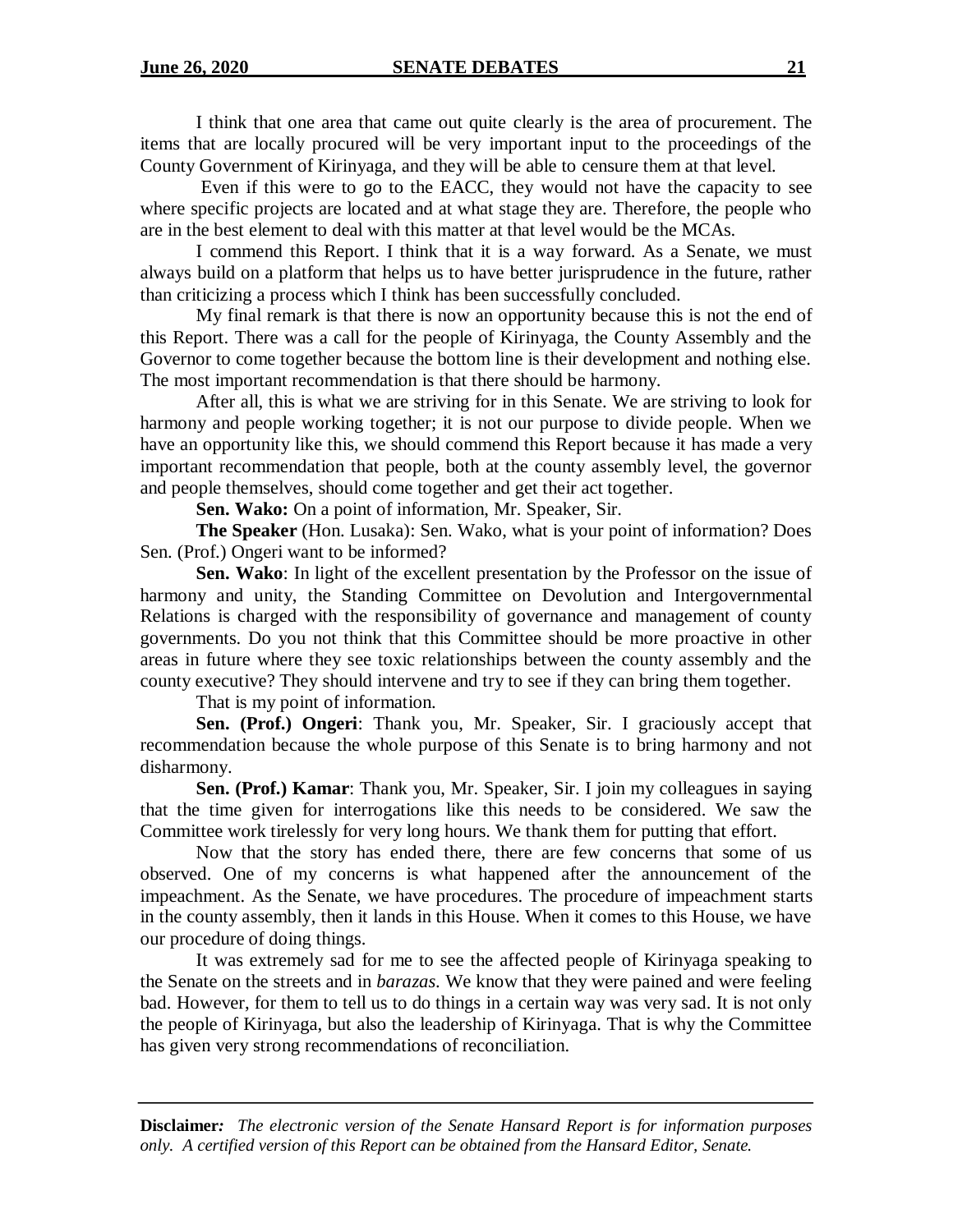As I listened to the Members of Parliament and our colleagues, Senators, expressing themselves; I asked myself that, at the end of this process, whichever way it takes, is there anybody who will leave Kirinyaga? Is there anybody who will be transferred from Kirinyaga, or all of them will live in the same county?

This House is supposed to not only take care of county assets, but also the county government. We need to ask ourselves how to protect ourselves and the government beyond impeachment. This is because impeachment will not lead to us expelling a person from the county. They will still live among the rest of the residents of the county.

Mr. Speaker, Sir, I really like the recommendation that has been given by the Committee. I also like the addition that has come from Sen. Wako that this House must involve itself in the interest of our counties in bringing peace among members of the county government; particularly by doing capacity building for the MCAs so that they are bold, but not terrified by their relationship with the governors. This is because it looks like there is some---

**The Speaker** (Hon. Lusaka): Your time is up.

**Sen. Murkomen**: First of all, I would like to appreciate the County Assembly of Kirinyaga for the fantastic job they did. Their preparation for the impeachment process was above board, in fact, it was exemplary. In many of the discussions that I have seen in print and electronic media, many people have praised the County Assembly of Kirinyaga as being acquainted and well versed with responsibilities of oversight.

In fact, the Chairperson of this Select Committee, Sen. Malalah, a former MCA, should have spent a few minutes appreciating his former colleagues and their role. I find it very sad because I have stood by the roles of the county assembly since 2013 when I came here.

I find it very sad that some Members of this House could disparage the role that MCAs are performing; or try to demean their responsibilities given the fact that they operate in difficult circumstances. Some of them are being intimidated by the county assemblies and denied resources.

I want to tell the County Assembly of Kirinyaga and county assemblies across the country that they have a friend in Sen. Murkomen and a number of Senators in this House who believe that we must strengthen the responsibility of oversight.

Mr. Speaker, Sir, it will be an insult to the county assemblies to use this Floor to demean county assemblies because the Speaker of this House is the patron of all county assemblies across the country. Annually, we hold a devolution conference to exchange ideas on what should be done on our responsibilities as oversighting agencies.

Mr. Speaker, Sir, many people have said here that the reputation of this House is in danger because of comments that Members make in social media and out there. I beg to disagree. The reputation and the dignity of this House is going to be determined by the consistency of the decisions we make and the manner in which we conduct ourselves on the Floor of this House.

I was in the first Committee of impeaching Gov. Wambora. I was the Vice Chairperson, Sen. Orengo was there and the Senator of Kakamega then, Sen. (Dr.) Khalwale was the Chairperson. We impeached Hon. Wambora for seeds that did not germinate in Embu despite the fact that he was not the procurement officer and he did not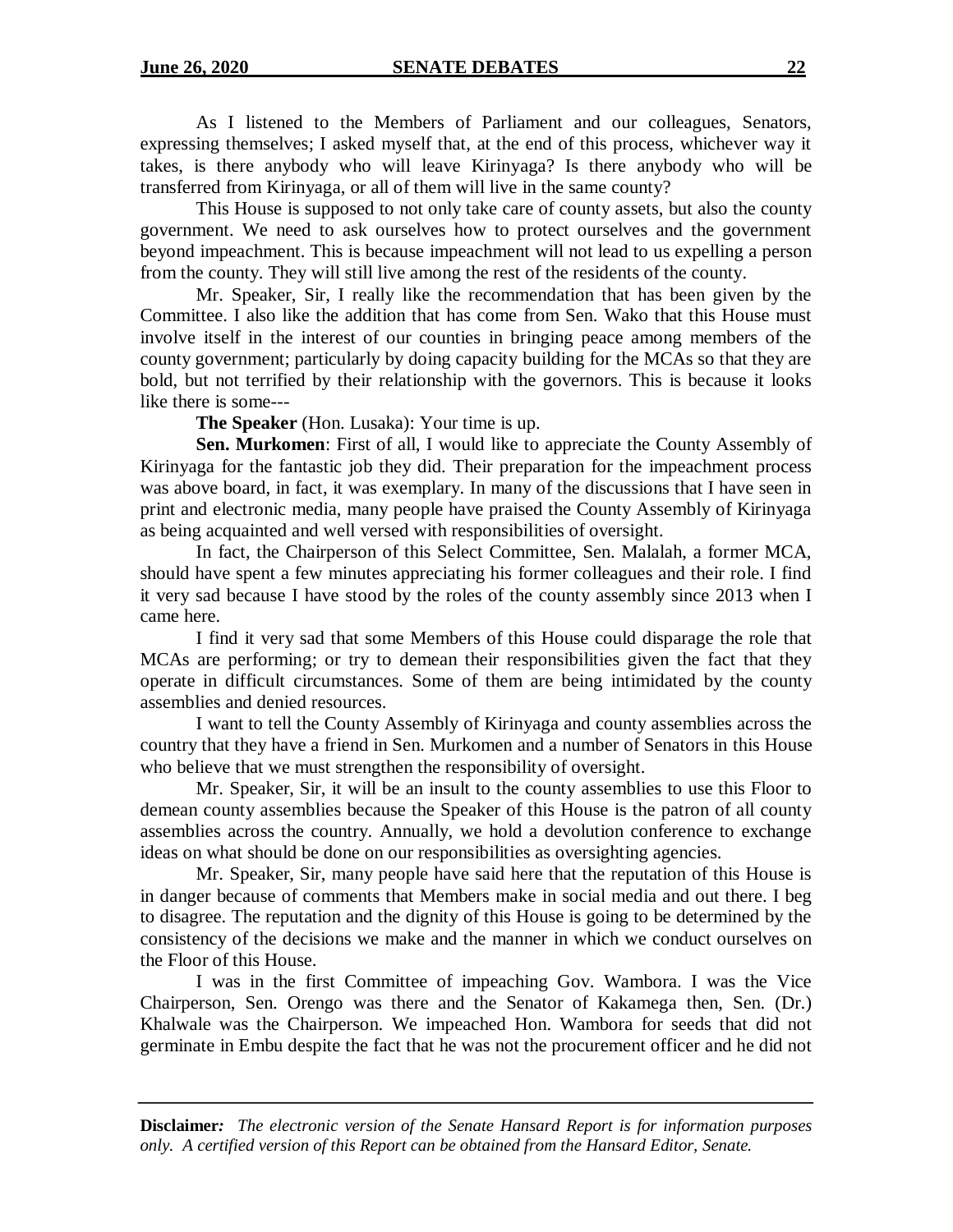plant them. We impeached Gov. Waititu for other reasons that could not have been substantiated if we could have forced ourselves to go through the real processes.

Mr. Speaker, Sir, we must demonstrate as a House the consistency of the impeachment standards. This is because in this House, we said that Governor Waiguru is not able to govern---

**The Speaker** (Hon. Lusaka): Unfortunately, it is done Sen. Murkomen. He is a former Leader, so I will give him one minute.

**Sen. Murkomen**: Mr. Speaker, Sir, we indicted the governor on tendering processes, failure to give state of the union address, inability to lead in a harmonious manner, then finally, said that it is not substantiated.

We must have consistency. Failure not have that consistency makes people out there to believe that we are not the Senate; we are sanitizers. As a House, we must show that consistency.

Finally, I propose that we amend Section 33 of the County Governments Act that all impeachments must go through Committees and all the reports from the Committee, whether they are substantiated or not, must be brought to this House for approval. This is because some of the recommendations given by the Committee have not been adopted by this House because we are not adopting the report. How will they be implemented?

I suggest that going forward, the Standing Committee on Devolution and Intergovernmental Relations should come up with a Motion that then adopts the recommendations of that Report so that this House can formally adopt the recommendations that are related to impropriety in Kirinyaga.

Mr. Speaker, Sir, I want to tell the people of Kirinyaga to take heart. You know what happened and I told you before. It was not a surprise. They should relax.

**The Speaker** (Hon. Lusaka): Your time is up.

Sen. Orengo, I will give you five (5) minutes.

**The Senate Minority Leader** (Sen. Orengo): Mr. Speaker, Sir, let me first congratulate the entire Committee for a job well done.

Sen. Malalah, other than the fact that you may not have a legal degree, your presentation of this Report and your going through the charges one by one and analyzing the evidence, I thank you. You have done justice to this matter with the entire Committee.

Mr. Speaker, Sir, secondly, I want to say this without fear of contradiction; let us not change because of changed circumstances. I want some people on the other side to look at the record of what they have said in this House in other impeachment proceedings. The narrative is beginning to change, but justice can never change. The question that we should ask ourselves in this particular matter is whether we have done justice. Justice is not done by listening to crowds. Justice is done by going through processes.

Impeachments were very popular in England. In fact, the last impeachment was that of a Governor General of India in the 18<sup>th</sup> Century. Because they found impeachments wanting, they stopped them. They were rendered obsolete. In the United States of America (USA), since they signed the Constitution in 1787, there have only been three impeachments, and no removal. This is because the founding fathers said that this is a tool that you use only in exceptional circumstances.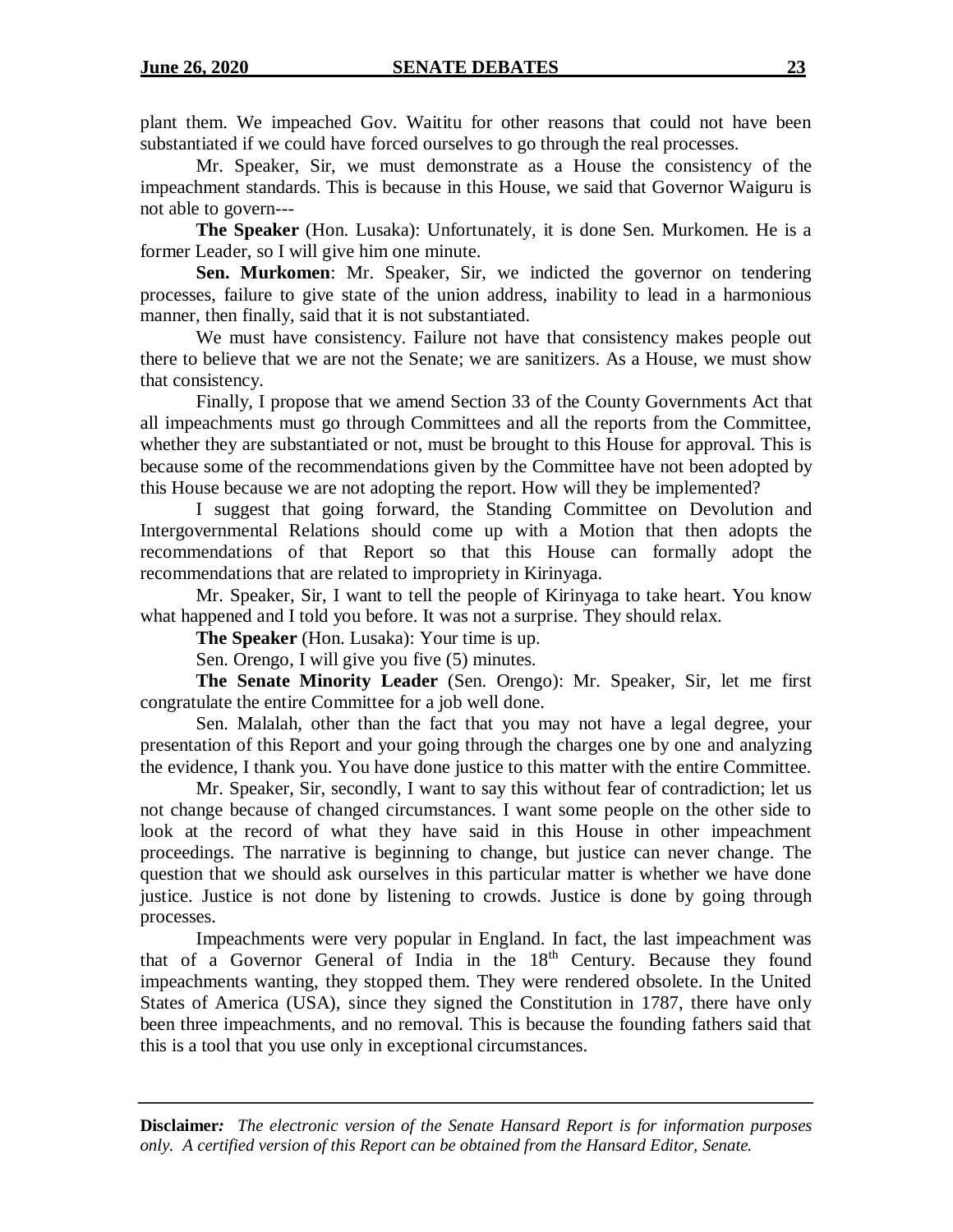Mr. Speaker, Sir, in the USA, it is a political process. However, in Kenya, we have adopted a system in which our decisions are reviewable. The court system can review our conduct, whether really we did justice in accordance with the Constitution. So, the thresholds have been set in the law by the Supreme Court, the Court of Appeal and the High Court. In that regard, I think "Justice Malalah" --- I am calling him "Justice Malalah", but he sat in the seat of a justice. I have found so many accolades on the way Sen. Malalah presided over the Committee and the process. This was properly done.

Also, we cannot accuse the County Assembly. They have done their work, just like the Supreme Court when the matters regarding Gov. Wambora went to the Supreme Court. I am glad that one of us was in that case. Senior Counsel, Sen. Omogeni, was there and defended the governor in that case. He has done many other cases, like the one of Gov. Munya in the election petition and so on.

Mr. Speaker, Sir, when institutions work, we should never be disappointed. In fact, when the impeachment proceedings went to the High Court, the Court of Appeal and the Supreme Court, our decision was overturned. I said that, at the end, it shows that our institutions and the legal processes are working. I assure the people of Kirinyaga County that what they have done through the County Assembly is within the law. What the Senate has done is also within the law. Nobody will stop the County Assembly of Kirinyaga from continuing to do its work and carrying out its oversight role. This is because without that, this kind of impeachment would never end in this Senate anyway.

What I would encourage, for those who were looking for other people's heads is that, next time, learn how to dance better for King Herod. You may get somebody's head at that time.

I thank you, Mr. Speaker, Sir.

**The Speaker** (Hon. Lusaka): Sen. Dullo, proceed.

**Sen. Dullo:** Thank you, Mr. Speaker, Sir. I wish to join my colleagues in congratulating the Committee, having carried out this impeachment process. Secondly, I congratulate the MCAs of Kirinyaga County because they have done their work very well.

I sat in two special Committees in the last Senate. The first one was during the impeachment proceedings of the Governor of Kericho County. In the impeachment, we made a very good recommendation. We said that there should be reconciliation between the county government and the Senator then. The recommendation we made then was that under the leadership of the Senator, a reconciliation should be arrived at. That happened and worked so well. Since then, we have never had any problem.

Mr. Speaker, Sir, secondly, for the MCAs of Murang'a County, we had the impeachment of Gov. Mwangi wa Iria. That impeachment did not go very well because the Senator then was devastated because we did not come up with this kind of recommendation by this particular Committee. If at all the relevant institutions will pick these recommendations and carry them to the end, the people who were involved should be investigated. That means that there is win-win in both cases.

I think we should not discourage MCAs; they have done their work and come this far. They should proceed doing what they are doing. As a House, we should look back and see where there are gaps and make proper recommendations. I hope that under the leadership of the Senator for Kirinyaga County, we should come up with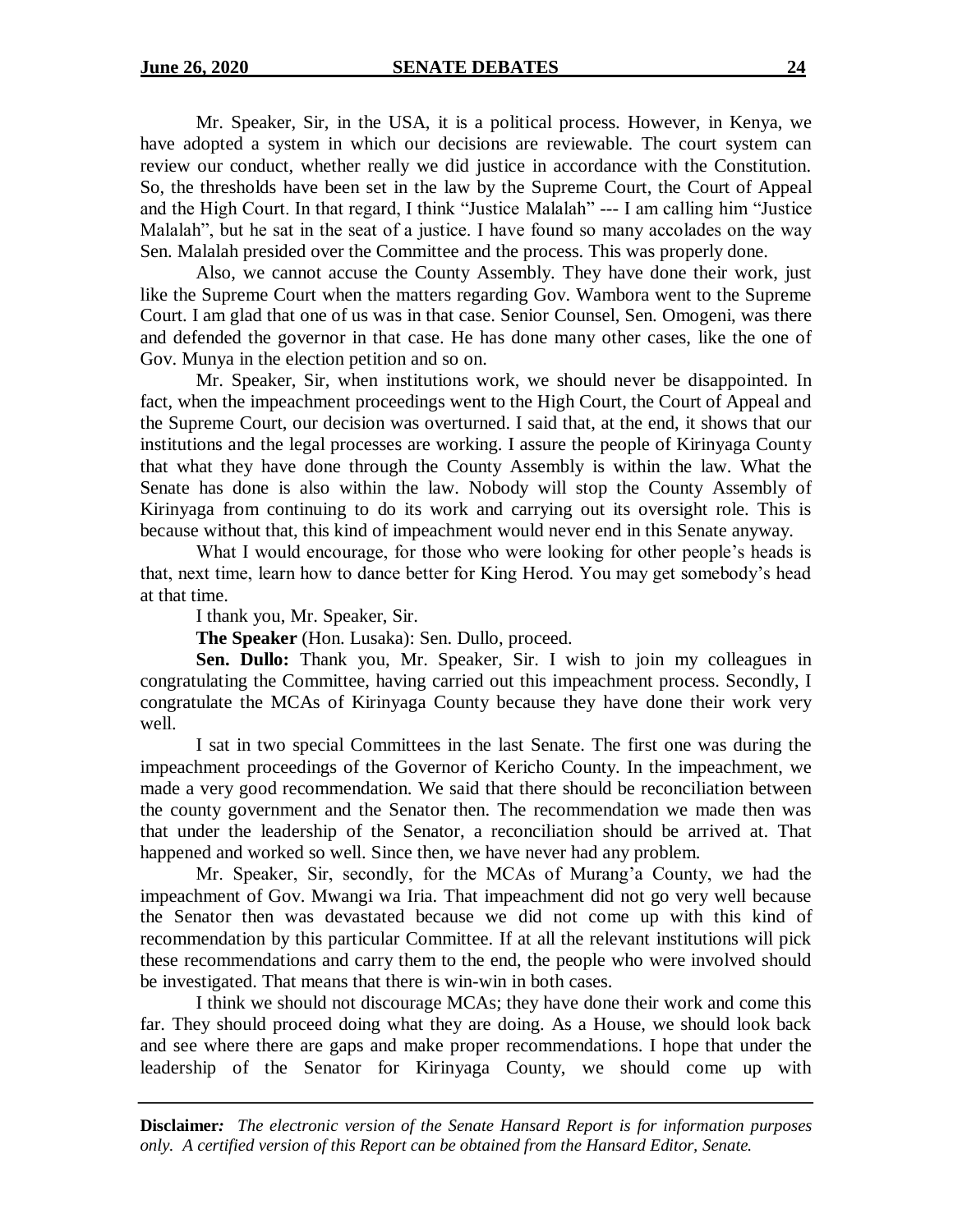recommendations, where Alternative Dispute Resolution (ADR) should be held in Kirinyaga County. This is so that they can work together and come up with a solution to the current issues affecting them.

I thank you, Mr. Speaker, Sir.

**The Speaker** (Hon. Lusaka): Sen. Kihika, proceed.

**Sen. Kihika:** Mr. Speaker, Sir, thank you. I rise to make a few comments. I begin by appreciating and congratulating the County Assembly of Kirinyaga as well as the people of Kirinyaga County. By going through the process in the way that they did, they absolutely did what they are supposed to do, which is a good job in oversight.

When I sit here and hear some very condescending remarks directed at MCAs, it is quite disheartening having been a Speaker of a County Assembly, and sitting where you are sitting over MCAs, and now having been a Senator in this House for two-and-ahalf years. The MCAs know their jobs better at times than the Senators in this House. They do not hold brief for anybody, but continue to carry out their jobs without fear or favour. That is something that you cannot find in this Senate.

Mr. Speaker, Sir, back on the afternoon of  $16<sup>th</sup>$  June, 2020, we debated whether to go to Plenary or have a special Committee for this agenda. You could have thought that the Members here who are speaking as angels, were different Members when the Motion of the impeachment of Gov. Waititu was brought. Having heard them speak here today, it is a complete contradiction to what we have seen.

My hope is that as we go forward, if there are more impeachments, let the House be consistent. Otherwise, the supposed Majority Leader on the Majority side coming here to lecture us about what we put on social media and being populist or having honour, unity and dignity for the House, is lip service. People are watching what we are doing as the Senate and not what we are saying.

Mr. Speaker, Sir, what I said back on  $16<sup>th</sup>$  June, 2020 has come to pass. We got a Committee that was very good at sanitization services and they have been able to carry that this afternoon. It was predetermined; the die was cast and I was expecting no different results.

As I conclude, the US President, Harry Truman---

**Sen. Mutula Kilonzo Jnr.:** On a point of order, Mr. Speaker, Sir.

**The Speaker** (Hon. Lusaka): There is a point of order from Sen. Mutula Kilonzo

Jnr.

**Sen. Mutula Kilonzo Jnr.:** Mr. Speaker, Sir, Sen. Kihika might have her problems with Jubilee Party, but the Senator of West Pokot County is the Senate Majority Leader and not 'the supposed Leader of Majority.' I do not think it is correct to use such sentiments against colleagues.

Since you are here and we count on you on having order, some people in this Senate are behaving as if they have monopoly on bad manners. We can insult one another if we want to, but we restrain ourselves because the Standing Orders require of us not to behave as if we are on the streets.

*(Sen. Kihika stood up in her place)*

**The Speaker** (Hon. Lusaka): Order, Sen. Kihika!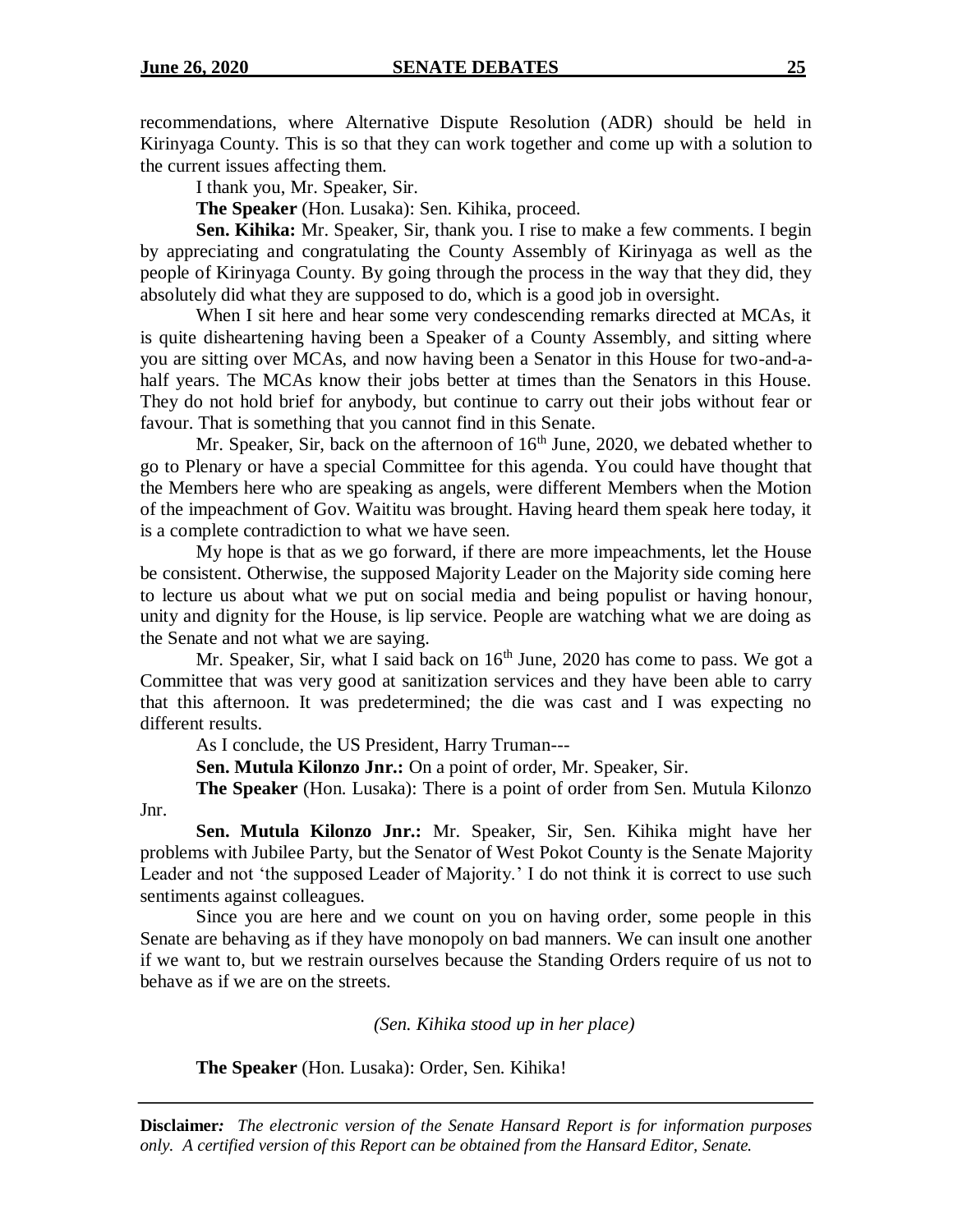**Sen. Mutula Kilonzo Jnr.:** The Standing Orders are called so because when somebody stands to talk, they are supposed to be guided by them. Sen. Kihika should withdraw the statement she has made about the Senate Majority Leader.

Mr. Speaker, Sir, these people who seat here were your erstwhile friends but, please, do not be too lenient on them. Otherwise, we are also going to misbehave in this House so that you are forced to enforce the law in this House.

#### *(Loud Consultations)*

**The Speaker** (Hon. Lusaka): Order Senators! I treat you as hon. Members. The whole world is watching us. Let us conduct ourselves as hon. Members. Let us respect each other. Do not push me to take action that I would not want to take. You must remember that whatever you say against another Senator will also be said against you.

Sen. Kihika, Kindly, conclude.

**Sen. Kihika:** Mr. Speaker, Sir, I would like you to let the House know whether Sen. Mutula Kilonzo, the Senate Minority Whip, is a new Member of Jubilee Party.

#### *(Laughter)*

**The Speaker** (Hon. Lusaka): Order, Sen. Kihika! You are out of order. Your time is up.

Kindly proceed Sen. (Dr.) Musuruve.

**Sen. (Dr.) Musuruve**: Mr. Speaker, Sir, I thank you for giving me this opportunity to comment on this report. I congratulate the MCAs of Kirinyaga County for bringing the impeachment Motion to the Senate which is a House of reason. I congratulate the Special Committee that dealt with this impeachment Motion for being objective. If the Committee had gone by the media portrayal of Gov. Waiguru or by the dictates of the County Assembly of Kirinyaga, they would not have done a commendable job. However, the Committee was impartial and went with the authentic data that they found. The Committee was evidence based and very impartial in their undertaking.

Mr. Speaker, Sir, the law allows the MCAs to bring impeachment Motions to this House. However, they need to learn from this impeachment process that they must have verifiable reasons that stand the test of time and meet the threshold for an impeachment. Going forward, there is need to have a tripartite relationship in terms of how the MCAs relate with their governors. The Senator for Kirinyaga needs to ensure that there is a cordial relationship between the Assembly and executive of Kirinyaga County Executive for purposes of development.

I thank the 11 team Member Special Committee that did a commendable job that would not have been done in Plenary considering the evidence was voluminous. The Committee did a commendable job. Going forward, we should ensure that we follow the example of the Special Committee which committed itself to ensure justice and impartiality is done to the impeachment Motion.

I thank you.

**Sen. Boy**: Asante Sana, Bw. Spika, kwa kunipa fursa hii ili niweze kutoa maoni yangu. Naipongeza Kamati iliyoshughulikia swala hili. Nampongeza Mwenyekiti wa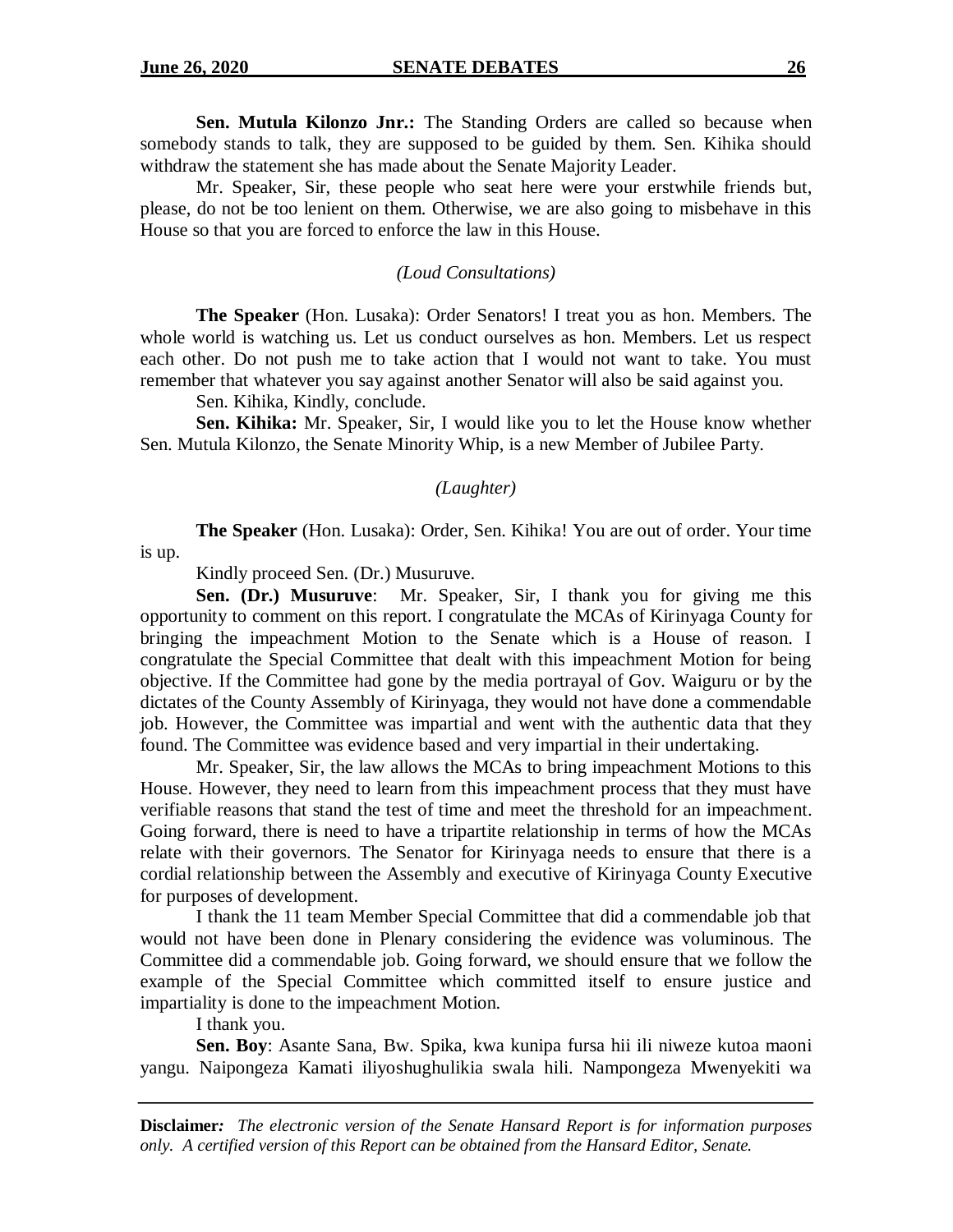Kamati hi maalum, Sen. Malalah; Naibu Mwenyekiti, Sen. Halake, na wanakamati wengine waliochunguza swala hili. Nakubaliana na Maseneta wenzangu kwamba Maseneta waliohudumu katika Kamati hi ni watu wenye busara sana wakiwemo Sen. Madzayo. Kama Sen. (Prof.) Kamar alivyonena, namhimiza Seneta wa Kaunti ya Kirinyaga kuhakikisha kwamba Gavana na wawakilishi wa bunge la Kaunti ya Kirinyaga wanapatanishwa ili kutatua shida zinazowakumba.

Sio Kaunti ya Kirinyaga tu ambapo gavana haelewani na wawakilishi wa bunge la kaunti. Tatizo hili linakumba kaunti nyingi humu nchini. Hatuombi kwamba hoja kama hili iletwe hapa Seneti tena lakini shida inaweza kuwa ni wawakilishi wa bunge la kaunti au gavana. Nashukuru Kamati ya Seneti iliyoangazia swala hili kwani ilifikia uamuzi wa busara sana.

Kamati hiyo iliangazia kila mashtaka moja kwa moja na kuona kwamba kila kitu kiko sawa. Siku nyingine kukitokea tatizo kama hili, kamati itakayochaguliwa iweze kufanya kazi nzuri kama Kamati hii iliyoangazia swali hili.

Bw. Spika, naunga mkono ripoti ya Kamati Maalum.

**The Speaker** (Hon. Lusaka): Kindly proceed, Sen. Shiyonga.

**Sen. Shiyonga**: Mr. Speaker, Sir, I thank you for giving me the opportunity to contribute to this report.

I applaud the Special Committee on the Proposed Removal from Office, by Impeachment, of the Governor of Kirinyaga County considering the short time that they had to work.

I also applaud the MCAs of Kirinyaga County for bringing the impeachment Motion to the Senate.

From the report that has been tabled, it is clear that there is a problem with the tendering process in our county governments. It is important for the MCAs to be educated on how best to resolve issue of the county before coming to the Senate.

From the report prepared by the Special Committee, it is clear that without substantive evidence, prosecution is impossible. It is important for the MCAs to analyze the accusation that they bring before the Senate.

The role of the Senate is to support the MCAs in playing their oversight role because we want development in our counties. Many MCAs are suffering in silence while some are bribed by the governors to keep silent. The Senate's role is to look after the interests of the counties. I am glad that we are playing that role well. I would like to see more counties enjoying a cordial relationship between the executive and the county assembly for counties to achieve their development agenda.

I thank you, Mr. Speaker, Sir, and continue to urge the county assemblies and county executives to embrace communication.

**The Speaker** (Hon. Lusaka): Kindly, proceed, Sen. Faki.

**Sen. Faki**: Asante sana Bw. Spika kwa kunipa fursa hii kuchangia ripoti hii.

Kwanza kabisa, nawapongeza wawakilishi wa bunge ya Kaunti ya Kirinyaga kwa ujasiri wao wa kuleta mashtaka hapa Seneti pamoja na walivyoendesha mashtaka mbele ya Kamati Maalum iliyokuwa inashughulikia swala hilo.

Wawakilishi wa Bunge la Kaunti ya Kirinyaga walionyesha kwamba nia yao haikuwa tu kumwondoa Gavana bali wanataka kuona marekebisho fulani katika kaunti yao.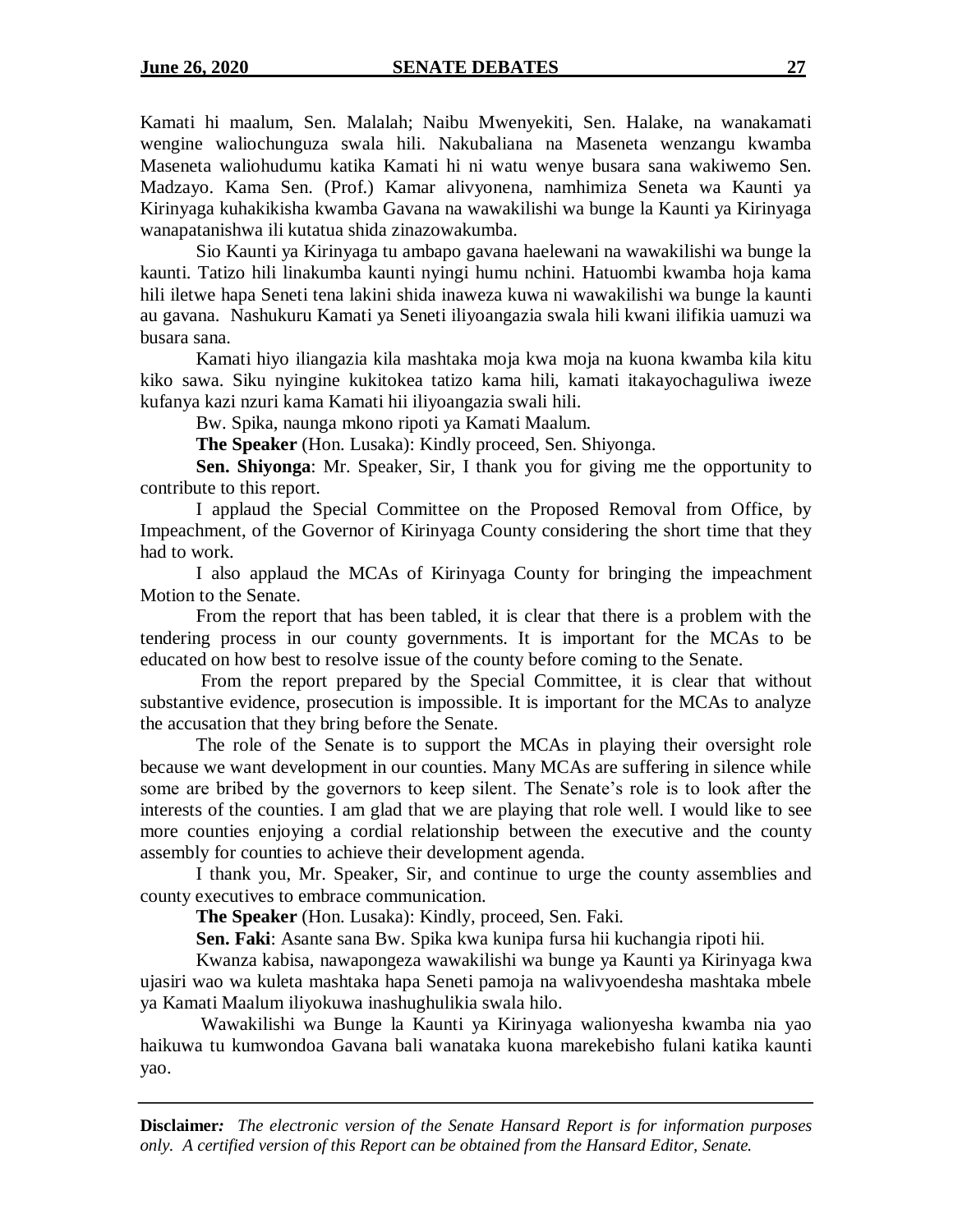Naipongeza Kamati Maalum iliyoongozwa na naibu mkuu wa wachache katika Bunge la Seneti, Mhe. Malalah na naibu mwenyekiti wake, Sen. Halake. Nawapongeza Maseneta wengine pia waliohudumu katika kamati ile wakiwemo, Sen. Madzayo, Sen. Mugo, Sen. Mwangi na wengineo wote walioendesha kazi ile kwa tajiriba kubwa kabisa.

Kamati ile ilijitolea na kuhakikisha kwamba imekamilisha ripoti yake kwa muda uliowekwa.

Nampongeza Gavana Waiguru kwa kujitetea mbele ya Kamati.

Pia, tuliona umuhimu wa familia katika maswala kama haya. Wakili Kamotho Waiganjo alichukua mambo mikononi mwake ili kuhakikisha kwamba ndoa yake haiwezi kusambaratika kwa kumtetea mke wake, Gavana Waiguru, asing'atuliwe mamlaka ya ugavana.

Masomo ambayo tunasoma hapa ni kwamba si makosa yote yanaweza kusababisha gavana kuachishwa kazi. Ni kama vile si makosa yote yanaweza kusababisha kuwe na talaka. Ni jukumu letu kama Seneti kukubalina na mapendekezo ya Kamati hii. Ninaomba Kamati ya Ugatuzi itekeleze mapendekezo ya Kamati hii.

Vilevile Kamati ya Uhasibu yaani *County Public Accounts and Investments Committee* (CPAIC) iangalie ni mapendekezo yapi inaweza kuchukua kutoka Ripoti hii ili kuhakikisha kwamba Bunge za Kaunti zimetiliwa nguvu ili wakifanya kazi yao ya uhasibu na uchunguzi wa serikali za kaunti tuhakikishe kwamba wanafanya mambo sawa sawa.

Wakati huu ni msimu wa kuwafurusha magavana. Ni wajibu wetu kama Seneti kuhakiksiha kwamba hatuathiriwi na mambo yanayozungumzwa nje ya Bunge. Tuangalie ushahidi ambao utaletwa mbele yetu au mbele ya Kamati kuhakikisha kwamba tunatenda haki katika maswala kama haya.

**Sen. Kang'ata:** Mr. Speaker, Sir, as a former Member of the County Assembly of Murang'a, let me celebrate the MCAs from Kirinyaga for initiating this impeachment process. I say that notwithstanding the fact that their case was not successful. I am celebrating them because it takes courage for one to initiate this process. Even if it was not successful, that does not mean the Governor will not take some remedial measures to ensure she is in tandem with the MCAs.

I also celebrate MCAs from the Mt. Kenya region, specifically central region. In Murang'a, Embu, Nyeri, Kiambu and now in Kirinyaga, MCAs initiated a process of impeaching their governors. When you compare our region where I some form vis-à-vis other regions, it shows MCAs have a high level of political consciousness. However, they should not just impeach for the sake of it, but they need to ensure there are grounds. To the extent that they have to take up this process even if it is not successful, to me, that is something positive. We need to celebrate our MCAs.

Mr. Speaker, Sir, I also urge our MCAs that before they initiate the process of impeachment, they should look at various issues. First, it is usually important, but not a must, that when they are bringing grounds to make sure they are verified by other entities. I give an example of Kiambu impeachment process. There were grounds that had been verified by the Directorate of Criminal Investigations (DCI) and the Directorate of Public Prosecutions (DPP). These are constitutional bodies. As a result of that verification, the Governor had been taken to court. To me, that was a fair and more cogent process.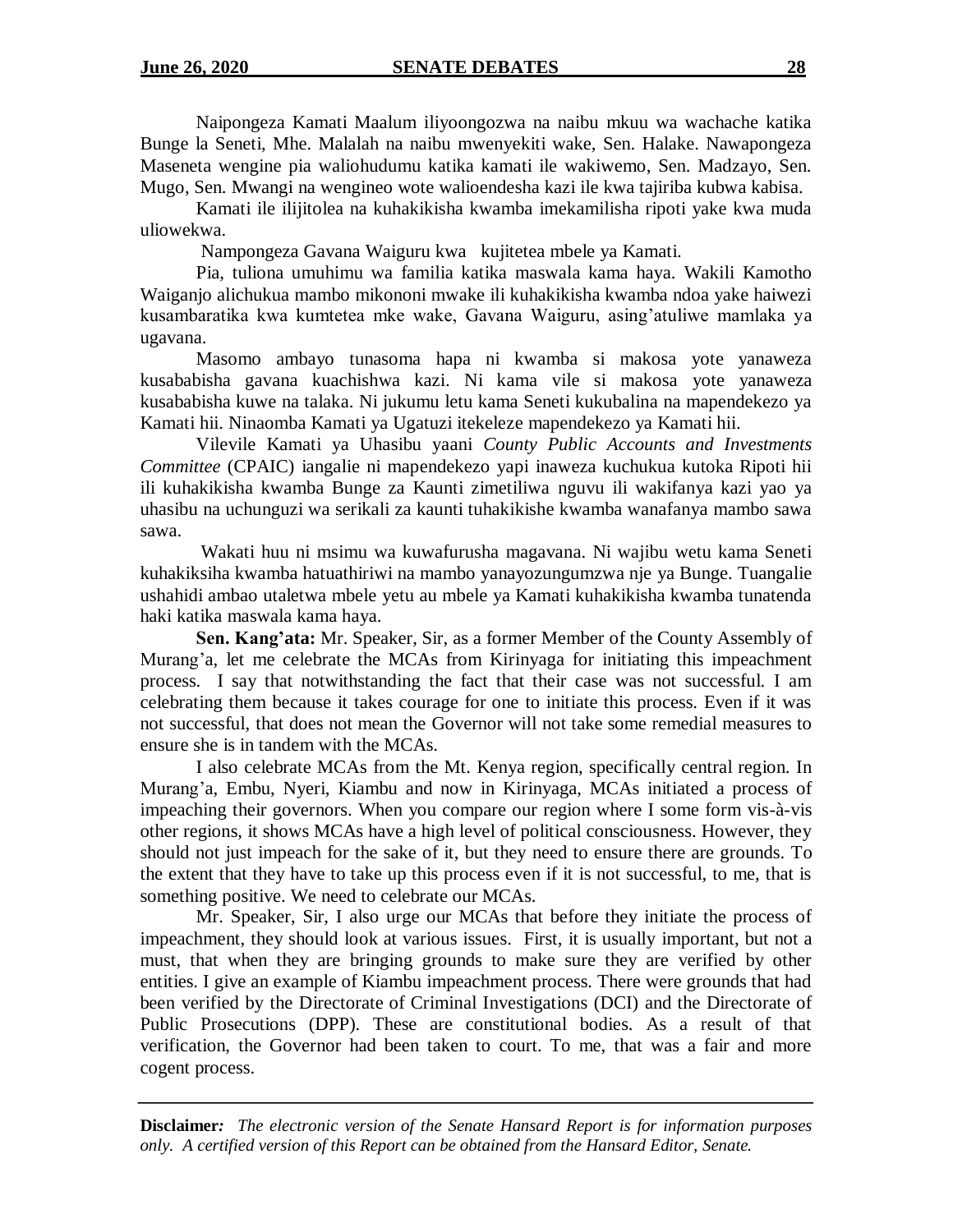In the same way, you would see in the Embu County impeachment which was also upheld by the first Senate, there were allegations which had been taken to the DCI and those matters had been verified by other entities. I would urge any other county that wants to institute this process to consider maybe, for instance, first taking the matter before the public accounts Committee of the various county assemblies. They should also be consulting the EACC and the DCI.

Here in the Senate, I propose as a way of enriching the impeachment procedure, we do the following things: One, we make DCI and EACC *ex-officio* members. We have done that in the CPAIC. This will be so that when a governor comes, we, as members of the CPAIC, can immediately make a recommendation and a governor can be arrested and taken to court pursuant to those allegations.

Maybe it is time we also borrowed from that practice when we are conducting impeachment. Therefore, we cause governors notwithstanding the case has been dismissed, the matter be escalated to that level.

I was personally attacked by some of the leaders from Kirinyaga County. In fact, there was that narrative that was being made by some attacking the great people of Murang'a. Let everyone know that those of us who come from Murang'a County are very proud of that heritage. I would not want this impeachment to be framed as if it is a fight between the people of Kirinyaga and Murang'a. We are all one and neighbours and therefore, we should not be seen as if we are fighting.

Finally, those leaders who attack this office of the Majority Whip through public *barazas,* let them know that whatever this office does is usually pursuant to political party positions which have been processed. Therefore, it was quite unfair for them to attack the Office of the Chief Whip in public *barazas.*

**The Speaker** (Hon. Lusaka): I had said that was the last one, but I can see Sen. Wambua dying to say something. Keep it brief. You have three minutes.

**Sen. Wambua:** Thank you very much, Mr. Speaker, Sir, for indulging me and giving me this opportunity to also contribute to the Report of the Special Committee on the impeachment of Gov. Waiguru.

I will be very brief and say only three things. One, I thank and more sincerely congratulate the MCAs of Kirinyaga for having the courage to prosecute this matter to where they have brought it. We, as a House, should help county assemblies to build capacity. What they have done is part of their constitutional mandate. They should not feel sorry about it or be made to feel bad about what they have done. They have done a good job. As previous speakers have said, when they are processing impeachment proceedings against a governor, they must be guided by evidence.

Secondly, we, as a Senate of the Republic of Kenya have done our job. The decision the Committee has made is not its decision, but of this Senate. So, all of us are bound by that decision. It is only fair that we also allow the public to pass judgement on what we have done. On our part, we feel that maybe we have served justice. The public must have a say on this matter.

Lastly, focus is now on the staff of county assemblies. When you read this Report, you will see that accountability is now shifting from governors to the accounting officers. I remember very well on  $5<sup>th</sup>$  October, 2018, when we opened the County Assembly Chamber of Kitui County, you told the staff of Kitui County Government that,